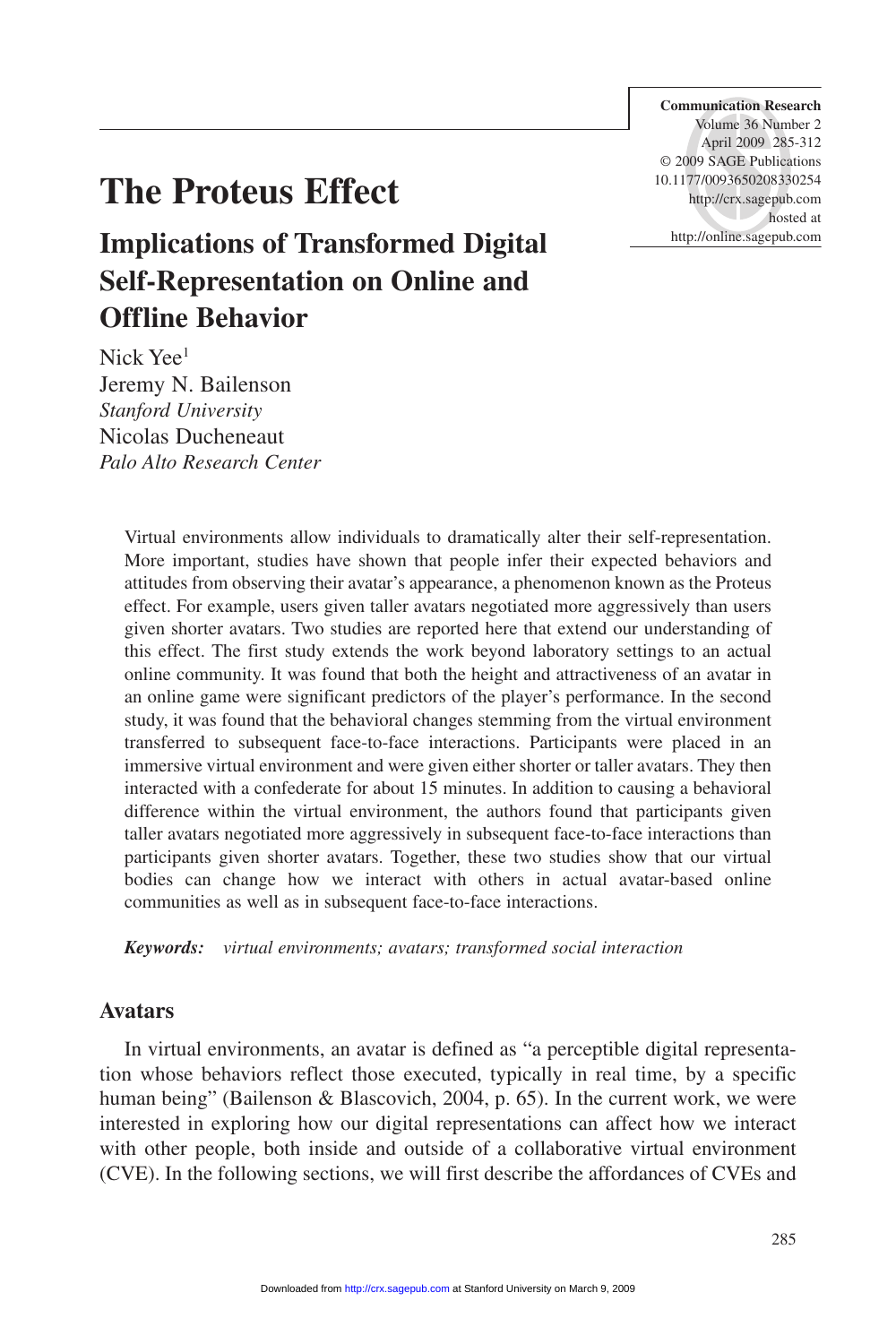in particular the ways in which strategic changes to an avatar's appearance and behavior can change how other people respond to that avatar. We will then turn our attention to whether an avatar can change how a user behaves (instead of how others respond to the avatar). In particular, we will examine precedents in a variety of research areas to help understand how an avatar might change a user's behavior.

## **Collaborative Virtual Environments**

A CVE is a digital system that allows geographically separated individuals to interact via networking technology, oftentimes with graphical avatars. Thus, CVEs encompass both digital environments created for communication applications as well as online games created for entertainment purposes. The manner in which a user navigates and interacts with others in a CVE is dependent on the particular system itself. This can range from a joystick or a keyboard in a video game to a headset with translation and rotation tracking in an immersive virtual reality system. Thus, an avatar in an online game is typically driven by hitting specific keys on a keyboard or clicking buttons on the screen with a mouse, whereas an avatar in an immersive virtual reality system tracks some of the user's movements directly—that is, when the user walks in the physical world, sensors track how much the user has moved and this is relayed to the rendering system that then redraws the virtual world accordingly.

CVEs allow us to tailor our digital self-representation with a degree of control not possible elsewhere. This encompasses both visual and behavioral changes. First of all, CVEs, whether a three-dimensional online game or just a text-based world, give us a great deal of control over our self-representation. Everything from our age, gender, ethnicity, or height can be dramatically altered or subtly tweaked with a few mouse clicks. Analogous changes to our physical bodies are much more difficult (or impossible) to accomplish. Because digital systems mediate all interactions in a CVE, the digital system can also be programmed to strategically filter and alter our behaviors. This has been referred to as Transformed Social Interaction (TSI; Bailenson, Beall, Loomis, Blascovich, & Turk, 2004).

## **Transformed Social Interaction**

Research in computer-mediated environments (Walther, 1996) has shown how the technical affordances of these environments can lead to more intimate interactions. For example, the limited communication channel together with self-presentation biases lead to a positive bias in impressions among interactants. Instead of focusing on the structural affordances of the computer-mediated environment, studies in TSI have shown how strategic changes in an avatar's appearance or behavior can affect how other users interact with that avatar. Two examples of TSI will be described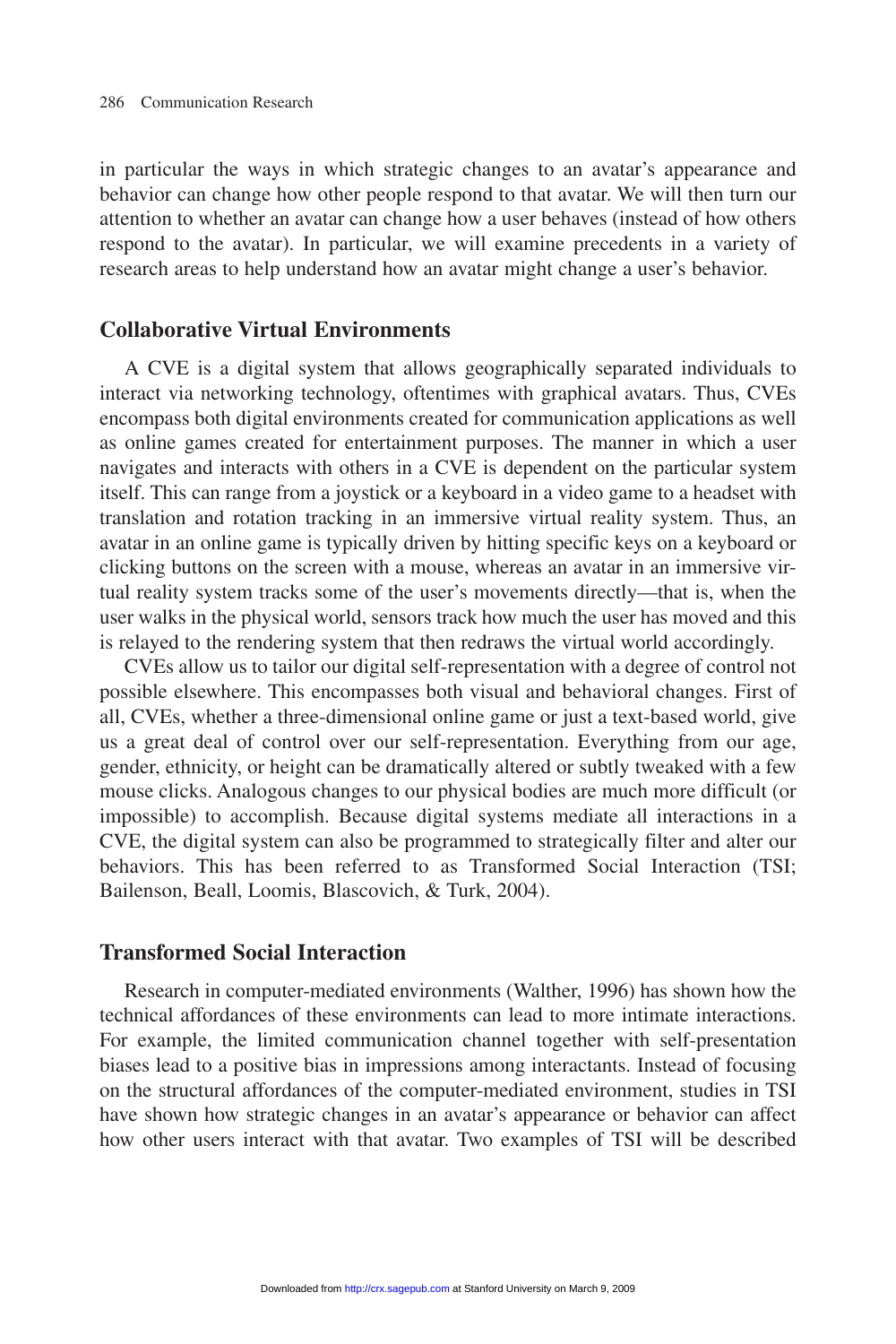below; the first example involves a strategic behavior filter whereas the second example involves a strategic appearance filter.

Behavioral mimicry is an example of a strategic behavior filter. Research in communication and social psychology has shown that people automatically mimic each other's speech patterns and posture (Cappella & Panalp, 1981; Giles & Claire, 1979; LaFrance, 1982). Moreover, deliberately mimicking someone can lead to more favorable responses from them (Chartrand & Bargh, 1999; van Baaren, Holland, Steenaert, & van Knippenberg, 2003). Thus, we might expect that an avatar that mimics the user may be judged to be more likeable or persuasive. The impact of behavioral mimicry in digitally mediated environments was tested recently in an experimental setting (Bailenson & Yee, 2005). Participants interacted with an embodied agent that either mimicked their head movements at a 4-second delay or played back the head movements of a previous participant. It was found that participants in the mimic condition were more likely to agree with the agent's argument than participants in the nonmimic (i.e., playback) condition.

Another line of studies in TSI has explored a strategic appearance filter that can be applied to avatars. Similarity-based attraction and preference have also been welldocumented. Individuals who are similar to us, whether in appearance or beliefs, are rated more positively, perceived as more attractive, and rated as more persuasive than individuals who are less similar to us (Berscheid & Walster, 1979; Brock, 1965; Byrne, 1971; Shanteau & Nagy, 1979). In fact, this similarity bias can be triggered with other seemingly arbitrary similarities. For example, altruistic behaviors can be elicited when another person shares the same birthday (Burger, Messian, Patel, del Prado, & Anderson, 2004). Digital imaging software allows us to experimentally create faces at specific similarities to a participant's face via morphing techniques. In other words, it is possible to specify faces that contain a 20% or 40% contribution from a participant's face. The impact of this facial-similarity manipulation has been tested in a series of studies in voting behavior (Bailenson, Garland, Iyengar, & Yee, 2006; Bailenson, Iyengar, Yee, & Collins, 2006). The results of both studies showed that facial similarity is a powerful cue, changing voting behavior even in high-profile elections where a great deal of other information and partisan biases exist, such as the 2004 presidential election.

These studies in TSI show that subtle changes in an avatar's appearance or behavior can influence how other users interact with the transformed avatar. In the current work, we were interested in a variation of this effect. Instead of exploring how an avatar's appearance can change how other people behave, we were interested instead in how an avatar's appearance can change the user's own behavior. In the next sections, we will consider some precedents in studies of online textual environments, role playing, behavioral confirmation, and self-perception that suggest that avatars can change how the user behaves.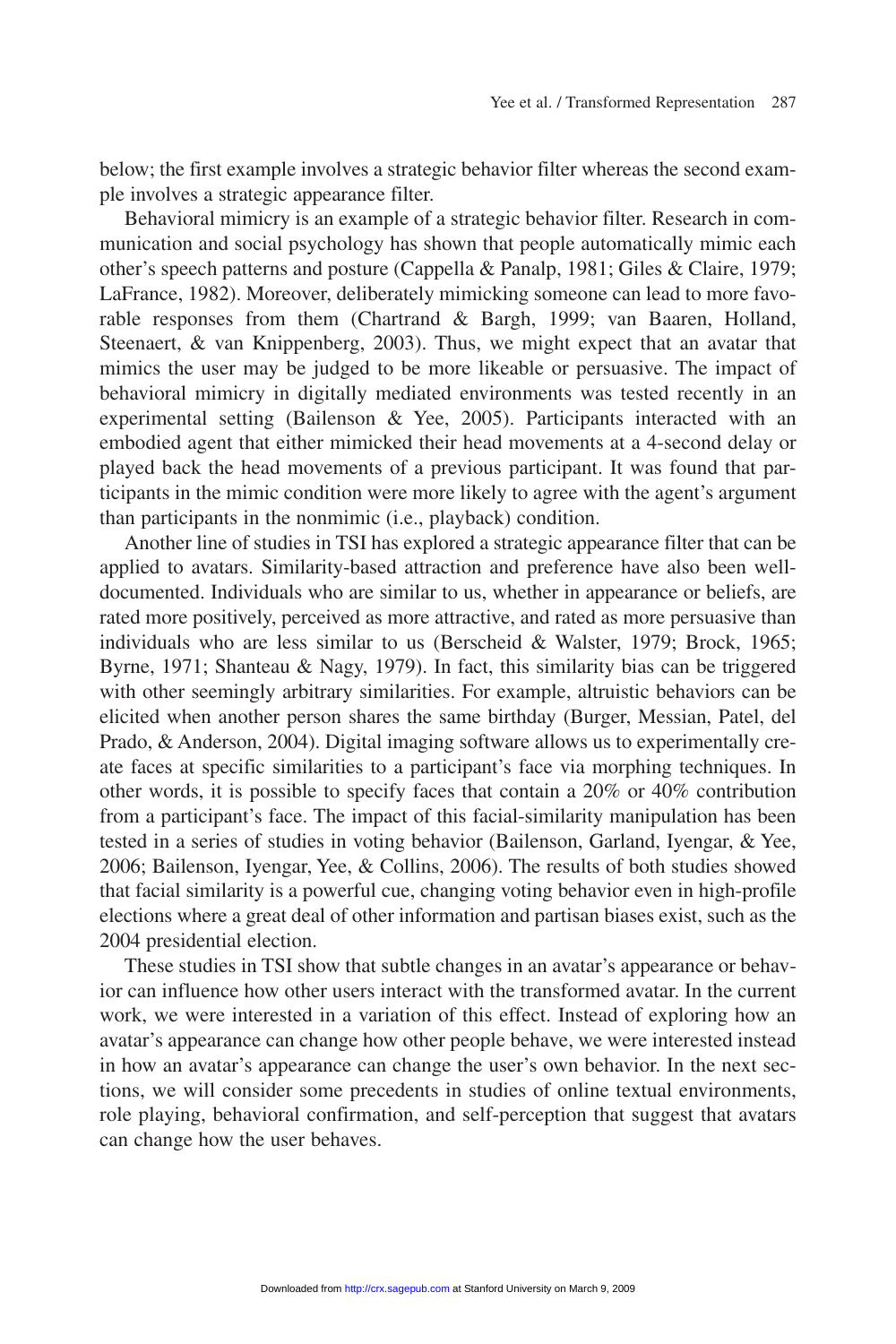### **Studies of MUDs (Multiuser Domains)**

MUDs are the textual predecessors to graphical online environments. Bruckman's work (1993) in MUDs has shown how avatars can change a user's behavior. In the case of gender-bending, "many people, both male and female, enjoy the attention paid to female characters. Male players will often log on as female characters and behave suggestively, further encouraging sexual advances" (Bruckman, 1993). The same observation has been noted by Suler (1996) in his participant observation study of the Palace. The Palace expanded on the technological capabilities of existing MUDs. It was a graphical avatar space that was a precursor to the avatar-based online environments available today. As such, the Palace blended the features of graphical CVEs and the ad hoc communities of MUDs. In the Palace, "a seductive, sexy, or simply 'attractive' avatar can have a powerful impact on other members." These anecdotes suggest that a two-way process may be at play. A seductive avatar elicits more attention from other users, but, as Bruckman suggests, the seductive avatar may also enable or embolden the user to act in a more flirtatious manner. This is also reported by Suler. He notes that "many members have told [him] that what they are wearing affects how they behave, as well as influences how others will react to them" (Suler, 1996).

Given that the Palace was a bridge between older text-based MUDs and contemporary graphical environments, it provides a glimpse into the ability of avatars to influence behaviors in many current avatar-driven virtual environments. Indeed, Suler's observation that an avatar's appearance can influence its user's behavior is one of the qualitative findings we seek to explicate empirically in the current work.

Together, these studies suggest that our avatars can change our identities by changing how others interact with us, and more intriguingly, by changing how we behave directly by enabling certain behaviors. In the next section, we will examine research in the role-playing literature that has also shown how temporary roles can produce changes in behavior and attitude.

## **Role Playing**

The notion that roles can be used to enable certain behaviors is also reflected in the literature on role playing. Even though much of this research was conducted in face-to-face situations, it nonetheless informs us of the possible effects that role playing can have on a person's behavior. Although there have been many studies that employed role playing as a form of training (Bandura, 1977; MacDonald, Lindquist, Kramer, & McGrath, 1975; McFall & Marston, 1970; Taylor, Russ-Eft, & Chan, 2005; White & Berger, 1976), we will focus here instead on studies that have asked people to pretend to be someone else with different attributes or beliefs to facilitate behavioral change.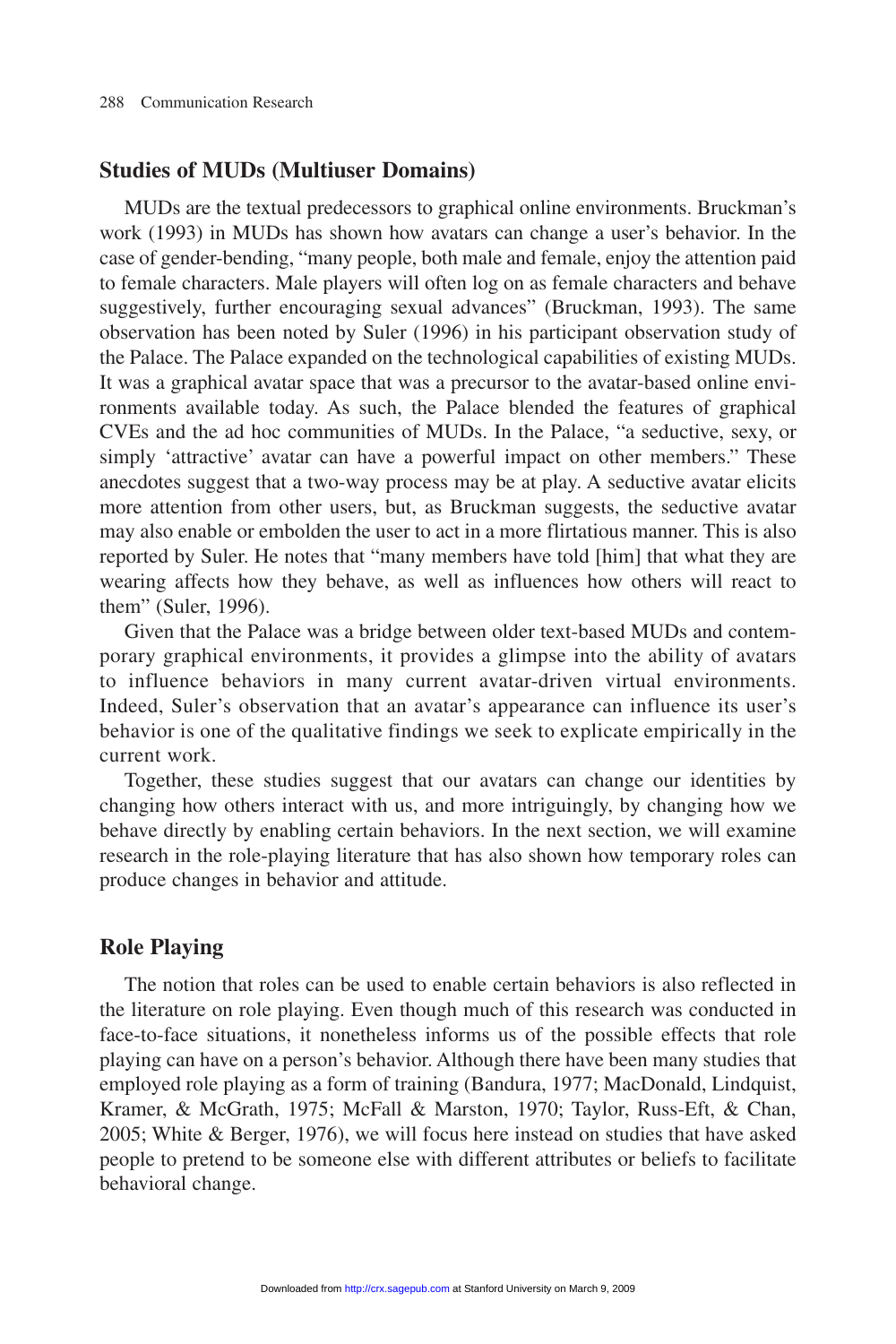One line of research has been referred to as emotional role playing. In these studies, the goal is to elicit a strong negative emotional reaction as a means to reduce the occurrence of a detrimental behavior. Studies have shown the efficacy of this type of role playing in smoking cessation in both the short term (Janis & Mann, 1965) and long term (Mann & Irving, 1968). A related line of research is empathic role playing. Instead of inducing fear, the goal of this type of role playing is increased empathy for a disadvantaged or minority group by walking a mile in their shoes. Studies in this area have shown changes in attitude toward the disabled (Clore & Jeffery, 1972), people in inter-faith marriages (Levy & Atkins, 1969), and the elderly (Yee & Bailenson, 2006) after taking the perspective of a member of a minority group. A final line of related research is counterattitudinal role playing. In these studies, participants are asked to make a public statement that is opposite of a belief they hold. These studies have shown that participants align their internal beliefs with their outward statements even if the statements were counterattitudinal (Festinger, 1957; Festinger & Carlsmith, 1959; Janis & King, 1954).

Overall, the research in role playing has shown that asking people to enact artificial personas can lead to predictable changes in both attitudes (e.g., empathy toward the disabled) and behaviors (e.g., reduced smoking). In the following sections, we will focus more precisely on the psychological processes that might allow an avatar's appearance to influence the user's behavior.

#### **Behavioral Confirmation**

One way in which our appearances may change how we behave occurs via *behavioral confirmation*. Behavioral confirmation is the process whereby the expectations of one person (typically referred to as the *perceiver*) cause another person (typically referred to as the *target*) to behave in ways that confirm the perceiver's expectations (Snyder, Tanke, & Berscheid, 1977).

The phenomenon of behavioral confirmation has been demonstrated with regard to many other expectancies and stereotypes, such as hostility (Snyder & Swann, 1978), gender stereotypes (Geis, 1993; Towson, Zanna, & MacDonald, 1989), and racial stereotypes (Word, Zanna, & Cooper, 1974). Thus, in a virtual environment, a perceiver interacting with a target using an attractive avatar may cause the target to behave in a more friendly and charming manner. In fact, the study by Snyder et al. (1977) itself occurred in a mediated context (i.e., over the telephone). It is important to note that the source of behavioral change from the effects of behavioral confirmation stems from the perceiver rather than the target. It is the perceiver's behavior that in turn causes a change in the target's behavior.

In the current work, however, we were specifically interested in whether an avatar may change a user's behavior directly, rather than via an indirect process during an interaction with another person. In the next section, we will turn to self-perception theory to provide such a framework.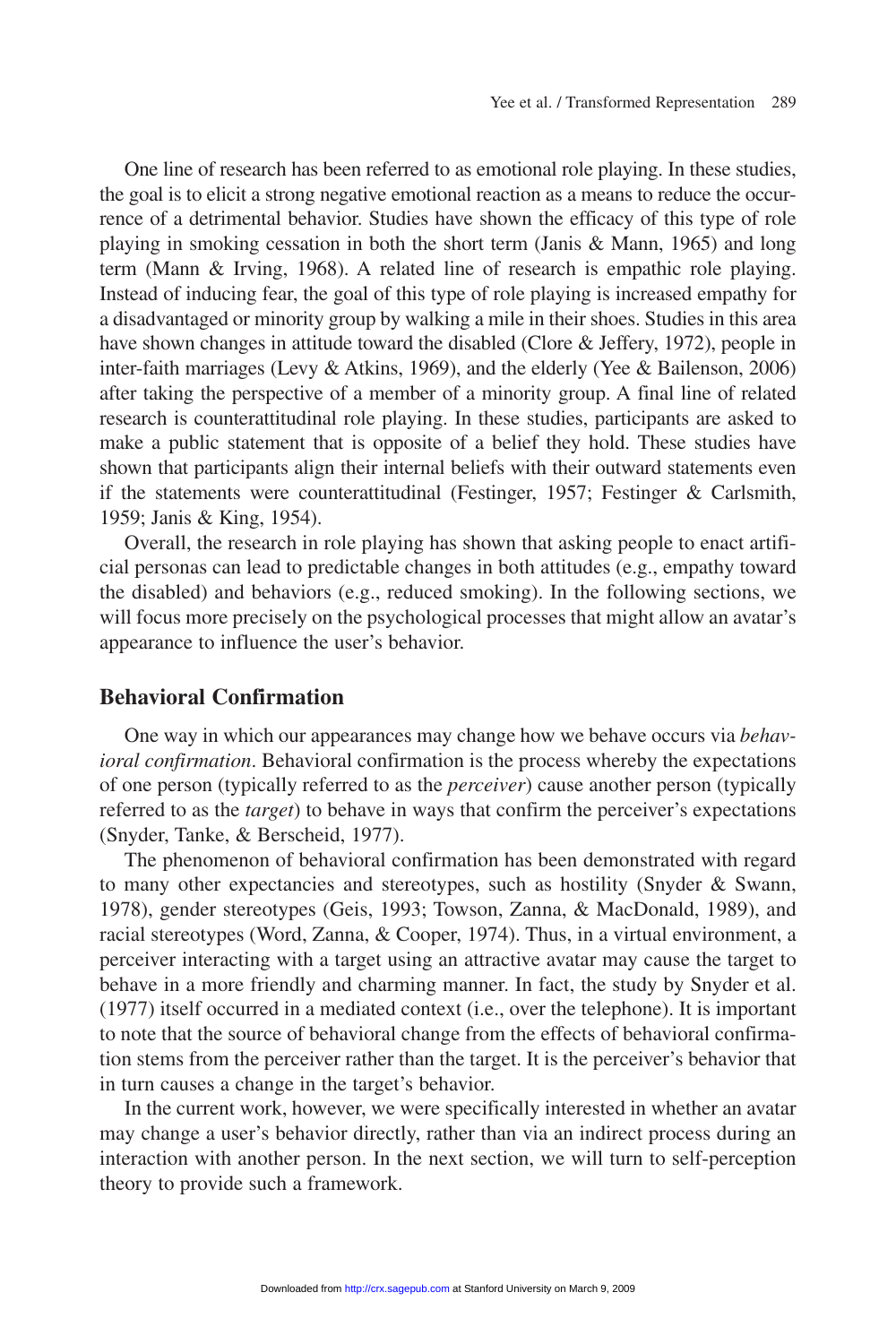## **Self-Perception Theory**

So far, the precedents and theoretical frameworks we have examined have been suggestive, but have not provided a specific theory that might explain how an avatar could directly change a user's behavior. Studies in MUDs provided anecdotes by several researchers that users reported altering their behavior when using different avatars, but they did not provide us with a theoretical mechanism for why this change might occur. We then turned to the role-playing literature, which provided many empirical examples where temporary roles led to both short-term and longterm changes in behavior and attitude. Most of the artificial personas presented in the role-playing literature, however, do not explicitly show how an avatar's appearance on its own could affect a user's behavior. Finally, we discussed studies in behavioral confirmation, which have shown that an altered self-representation can lead to changes in a person's behavior. On the other hand, the change from behavioral confirmation is a reflexive change; it is an indirect change that stems from another person's perception and induced compliance. In this section, we will consider self-perception theory; studies in self perception have shown that altered selfrepresentations can directly lead to changes in a person's behavior.

Self-perception theory argues that people infer their own attitudes and beliefs from observing themselves as if from a third party (Bem, 1972). For example, when participants were made to believe that their own heartbeat increased while viewing certain photographs, they rated the people in those photographs as being more attractive (Valins, 1966). This is because participants assumed that a photograph of an attractive person causes heightened arousal which in turn led to an increased heartbeat. When participants observed their heartbeat increase, they inferred that it must have been due to heightened arousal, which in turn implied that the person in the photograph was attractive. Thus, an observation of their own behavior led participants to modify their attitudes.

In addition to observations of one's own behavior, it has also been demonstrated that observations of one's own appearance can lead to changes in behavior. Frank and Gilovich's (1988) paper on the effect of wearing black uniforms best illustrates the causal chain underlying the process. They were interested in whether wearing black uniforms causes athletes to behave more aggressively. In a set of four studies, they first demonstrated that blind coders rated athletes wearing black uniforms as being more aggressive than athletes wearing uniforms of other colors. In the second study, they explored whether athletes wearing black uniforms were more aggressive in actual athletic events. They analyzed past records from the National Football League and the National Hockey League to show that teams wearing black uniforms received more penalties than teams wearing uniforms of other colors. Given that teams often change uniform colors depending on the location of play, Frank and Gilovich were also able to show these penalty differences even within the same teams when they switched uniforms. Of course, this does not rule out the possibility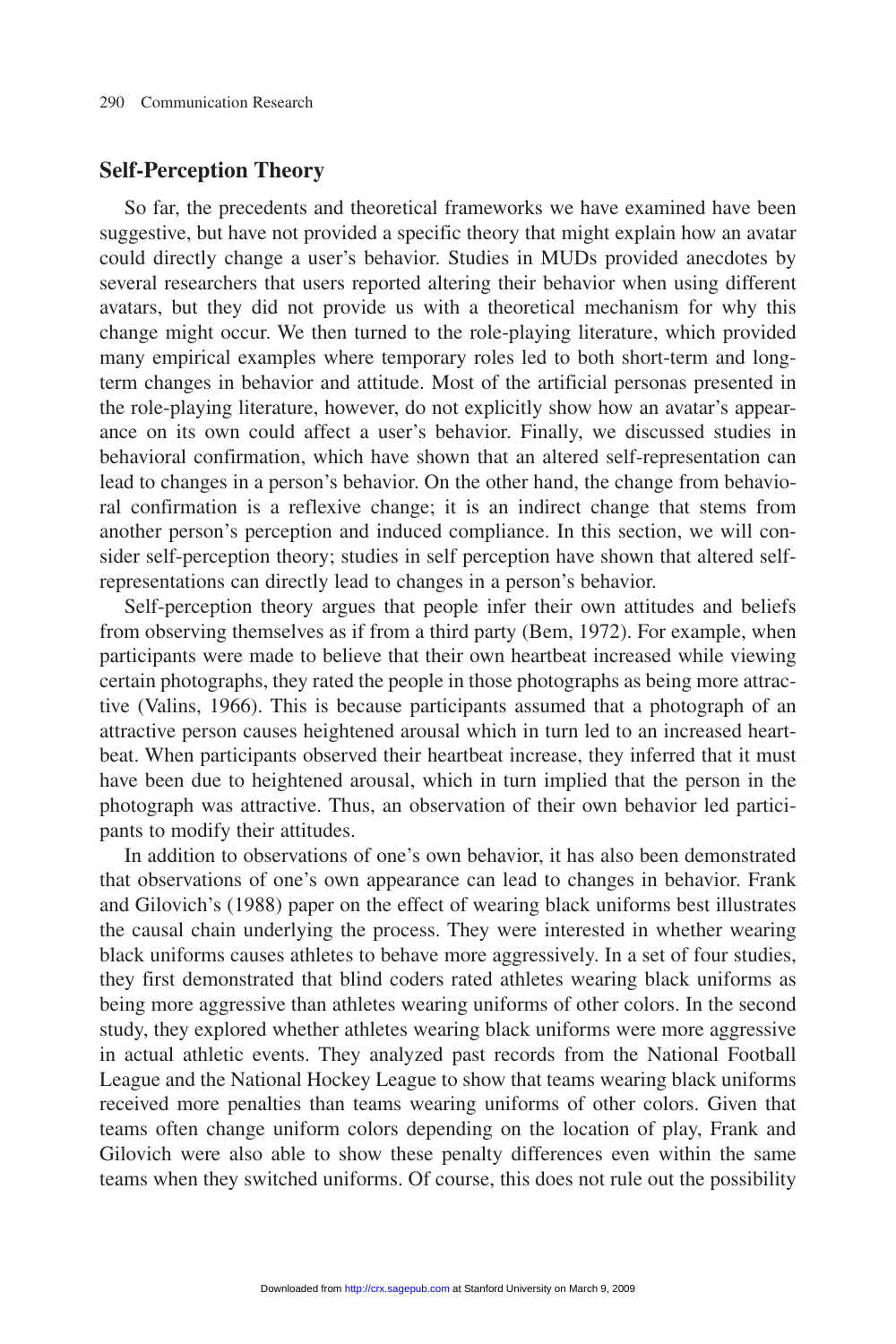that referees are more likely to perceive an athlete in a black uniform as being more aggressive. Frank and Gilovich showed that this effect indeed existed by asking blind coders to rate game footage in their third study. Thus, in their fourth study, they tried to examine directly whether wearing a black uniform leads to increased aggression in an experimental design. Participants were asked to wear either black or white uniforms. As the dependent measure, participants were asked to select 5 games (from a list of 20 games) that they would like to compete in. The list of games had been previously rated in terms of how aggressive they were. It was found that participants in black uniforms selected games rated as being significantly more aggressive than participants in white uniforms.

We will now step through the underlying psychological process in Frank and Gilovich's (1988) fourth study in detail. In their paper, Frank and Gilovich explain their findings with a direct application of Bem's (1972) self-perception theory, arguing that participants in black uniforms observe themselves as if from a third party to infer their expected attitudes and behavior. In this case, as was found in the first study, people in black uniforms are perceived to be aggressive. Participants in black uniforms thus infer that they are aggressive and behave accordingly. When presented with the choice of games, they select the games that are more aggressive. As Frank and Gilovich (1988) argue, "just as observers see those in black uniforms as tough, mean, and aggressive, so too does the person wearing that uniform" (p. 83). To summarize, an observation of their appearance (i.e., "I am wearing a black uniform") led participants to make inferences about their disposition (i.e., "I am an aggressive person") that in turn led to changes in behavior (i.e., "I will select more aggressive games"). This effect has also been replicated in a digital game-like setting, where users given avatars in a black robe expressed a higher desire to commit antisocial behaviors than users given avatars in a white robe (Merola, Penas, & Hancock, 2006).

The self-perception effect has also been shown to lead to behavioral changes more directly (rather than just simply a desire to behave in a certain way). In a study by Johnson and Downing (1979), participants were asked to wear either a nurse's uniform or a costume that resembled a Ku Klux Klan robe. They were then asked to interact with a confederate in a teacher-learner paradigm where they took on the role of the teacher. They were allowed to increase the amount of electric shock delivered to the learner when mistakes were made. It was found that participants in nurse's uniforms delivered less severe shocks than participants in the Ku Klux Klan robes. This study illustrates more directly how self-perception can lead to a change in behavior.

# **Deindividuation and Identity Cues**

Another important contextual variable, deindividuation, was explored in Johnson and Downing's (1979) study. Earlier research by Zimbardo (1969) had suggested that deindividuation—a state of decreased self-evaluation due to anonymity or being in a large crowd—led to increased antisocial and antinormative behaviors. In one study,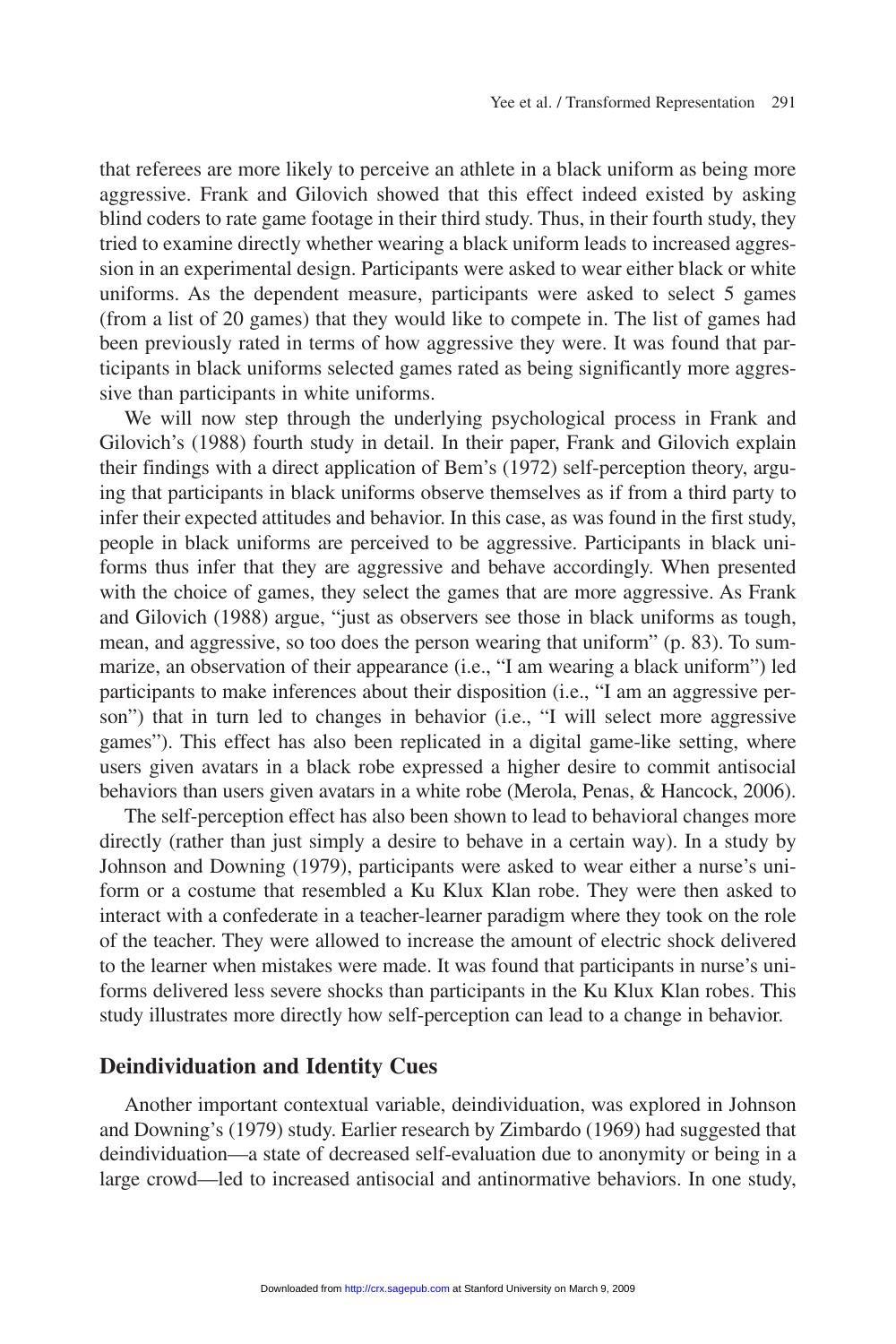he found that participants wearing hooded and oversized lab coats (thus rendering them anonymous) delivered longer shocks to learners than participants in normal lab coats. Research by Gergen, Gergen, and Barton (1973), on the other hand, had suggested that deindividuation can in fact lead to prosocial behaviors. In their study, couples were left either in a darkened room or a well-lit room. They found that couples in the darkened room were more likely to engage in affectionate behavior compared with couples in well-lit rooms. Johnson and Downing (1979) thus decided to pit these two hypotheses against each other in their study. In addition to the external cue factor (nurse's uniform vs. Ku Klux Klan uniform), they also varied whether participants were deindividuated or not (i.e., with or without name tags). They found that contrary to Zimbardo's theory, deindividuation did not always result in antisocial behaviors. Instead, deindividuation increased the impact of the identity cues given to the participant. Thus, deindividuation led to fewer shocks when wearing nurse's uniforms and led to more shocks when wearing Ku Klux Klan robes. In other words, deindividuation increases the self-perception reliance on identity cues.

In explaining the underlying mechanism of this effect, Johnson and Downing (1979) invoked the notion of inward versus outward attention. Individuation, the state in which a person is highly self-aware (e.g., calling them by name or proximity to a mirror), implies that a great deal of attention is focused on internal beliefs, values, and standards of behavior. In such a state, individuals are less influenced by situational cues and closely reference their internal beliefs. On the other hand, deindividuation, through anonymity or membership in a large group, implies a predominantly outward-focused attention that decreases the salience of internal standards and increases the salience of situational cues. In turn, the increased salience of external cues increases their influence on a person's behavior. Thus, the more deindividuated people are, the less likely they are to focus their attention inward on internal beliefs and standards, the more likely they are to focus their attention outward on situational cues, and the more likely external cues will influence their behavior.

Other researchers have elaborated that people have multiple layers of the self that include both one's individual identity and social identities. Thus, "the anonymity in the crowd does not make an individual lose awareness of individual identity, so much as shift from a personal identity to a social identity" (Postmes, Spears, & Lea, 1998, p. 693). When made anonymous, deindividuation increases an individual's conformity to his or her social identity rather than his or her individual identity. This has been referred to as the Social Identity Model of Deindividuation Effects. In this sense, this final step of the deindividuation process is highly similar to self-perception theory. When an individual is deindividuated, he or she conforms to behaviors associated with the norms of the local context, which include identity cues from his or her own clothing. For example, deindividuated individuals in a nurse's uniform begin to conform to the social role of nurses.

Given that users of virtual environments are typically made anonymous, we might infer that deindividuation occurs in these environments. Indeed, this has been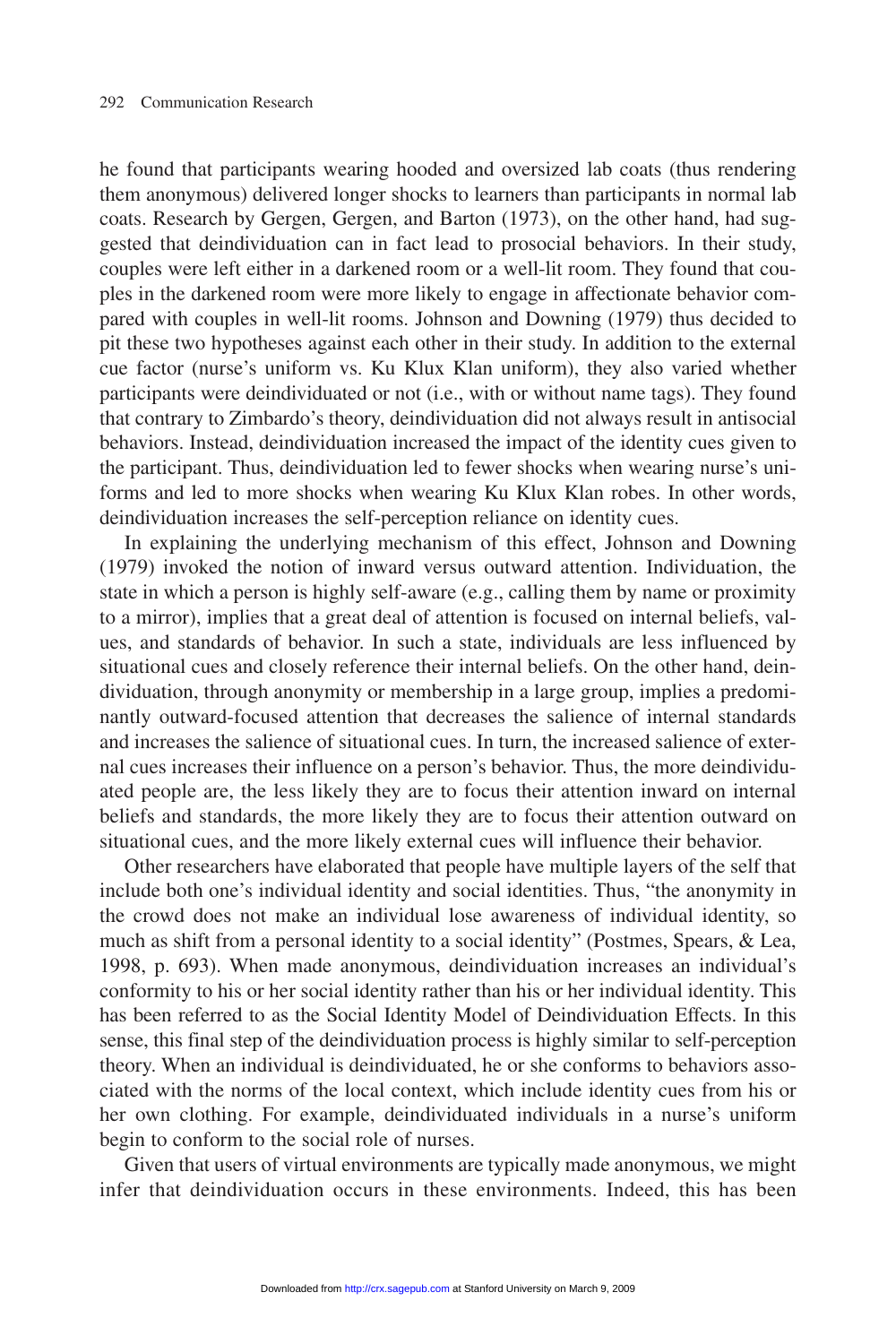suggested by a variety of researchers (Kiesler, Siegel, & McGuire, 1984; Lee, 2006; McKenna & Bargh, 2000). And empirical findings have also supported this claim. For example, in one study (Postmes, Spears, & Lea, 2000), participants were more likely to conform to group norms when deindividuated (in Web-based forums) and more likely to exert an independent identity when individuated (in face-to-face meetings). Together, these findings suggest that identity cues, such as an avatar's appearance, may have a heightened impact on a user's behavior via self-perception in virtual environments. In other words, users might infer their own attitudes and behaviors from their avatar's appearance.

Deindividuation helps explain the contexts in which the effects of self-perception may be augmented. At first glance, it may appear that self-perception theory and deindividuation theory operate on the basis of very different assumptions. Selfperception theory is based on observing the self, whereas deindividuation occurs when the self is erased. On closer inspection, both theories hinge on external cues— "Since I am wearing a black uniform, I guess I must be someone who . . . " As such, the distinction is not I versus Not I, but rather, "inward attention" versus "outward attention" (or individual identity vs. social identity) as mentioned earlier. More important, deindividuation theory helps explain where the effects of self-perception may be stronger. Indeed, in Johnson and Downing's study (1979), the results showed that the external cues (nurse's uniform vs. Ku Klux Klan robe) led to a behavioral difference even in the individuated condition, but this effect was augmented in the deindividuated condition. Thus, our review of both literatures suggests that virtual environments, where deindividuation occurs, is a likely place where context cues, such as avatar appearance changes, are likely to change a person's behavior via self-perception.

#### **The Proteus Effect**

Although previous studies in self-perception theory have relied largely on cues based on costumes and uniforms, digital environments provide users with customization tools that allow them to change their avatars' appearances, whether this is the length of their avatars' hair or the clothing that their avatars are wearing. In other words, digital environments allow us to explore how, for example, an avatar's attractiveness or height may change a user's behavior. In the case of attractiveness, studies have shown that attractive individuals are perceived to possess a constellation of positive traits (Dion, Berscheid, & Walster, 1972)—that they are more extraverted, friendlier, and so forth. In light of self-perception theory, just as participants in black uniforms infer an aggressive disposition and in turn behave more aggressively, participants in attractive avatars may infer a friendly and extraverted disposition and behave in a friendlier manner. And in the case of avatar height, given that taller people are perceived to be more confident and more likely to be in positions of power (Stogdill, 1948; Young & French, 1996), participants in taller avatars may conform to those expectations. Thus in general, we may expect users to make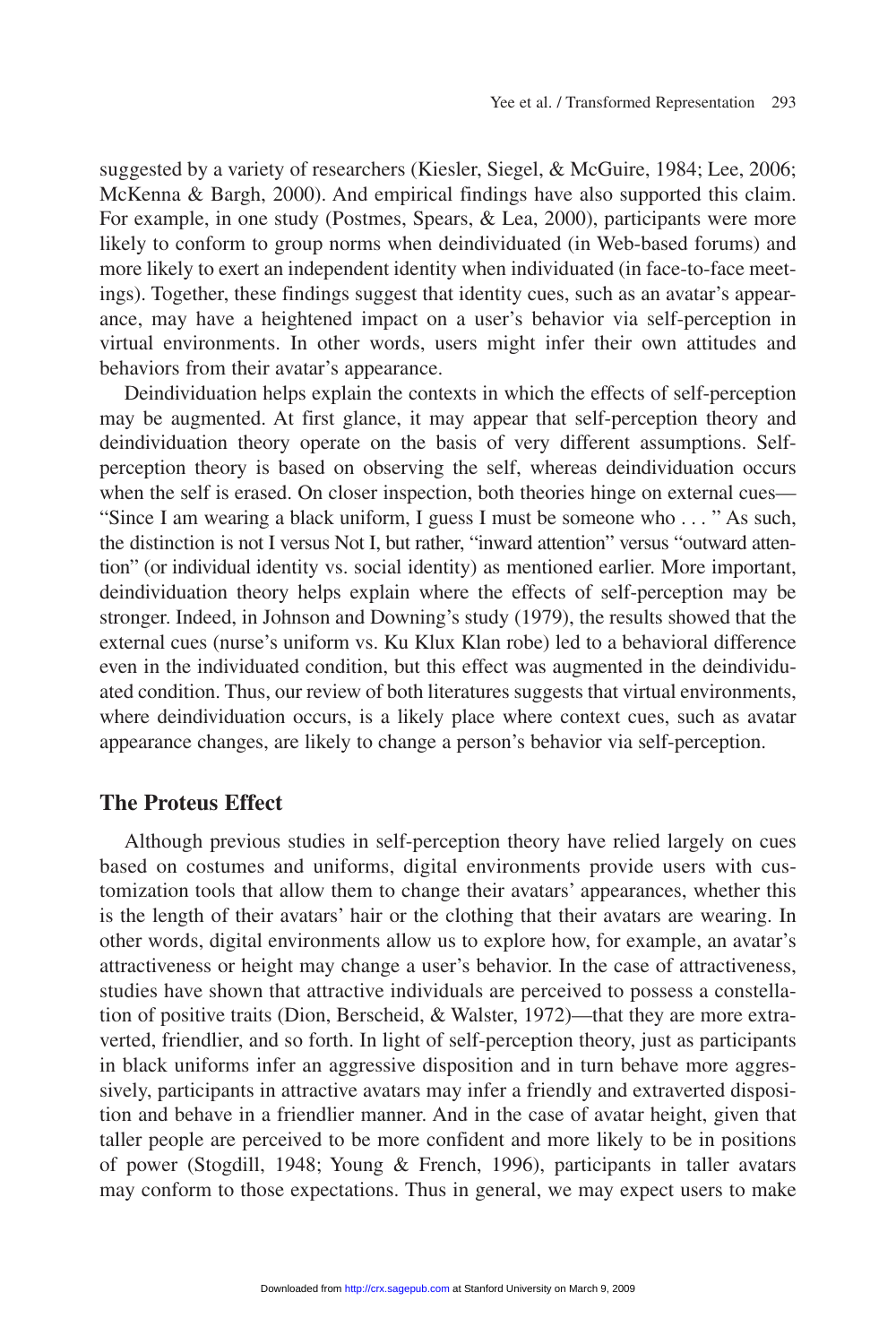inferences about their expected dispositions from their avatar's appearance and then conform to the expected attitudes and behavior, a phenomenon that has been referred to as the *Proteus effect* (Yee & Bailenson, 2007)*.*

Studies in experimental settings have demonstrated the Proteus effect in immersive virtual reality (Yee & Bailenson, 2007). In a series of two studies, it was found that the attractiveness or height of participants' avatars had a significant impact on how they interacted with a confederate. In the first study, participants were given avatars with faces that had been pretested for attractiveness. After viewing their virtual selfrepresentation in a virtual mirror, they interacted with a confederate. To filter out the possibility that confederates interacted with participants differently because of behavioral confirmation, confederates always saw the participant with an average-rated face. In other words, confederates were blind to condition. The experimenters found that participants in attractive avatars walked closer and disclosed more personal information to the confederate than participants in unattractive avatars. These findings supported the hypothesis that users in more attractive avatars conformed to the expectation that attractive people are friendlier and more extraverted.

In the second study, participants were assigned to avatars that were 10 cm shorter, 10 cm taller, or the same height as the confederate. Participants then performed a money-splitting negotiation task with the confederate. The participant and the confederate were asked to split a hypothetical pool of \$100 in alternating rounds. Given that taller people are perceived to be more confident (Young & French, 1996), it was hypothesized that users in taller avatars would conform to this expectation, and be more aggressive in making splits in their own favor and less likely to yield to unfair splits made against them than users in shorter avatars. The experimenters found that participants in taller avatars offered significantly more unfair splits (in their own favor) than participants in shorter avatars. Participants in taller avatars were also significantly more likely to reject an unfair offer by the confederate than participants in shorter avatars. Thus, these findings suggest that participants conformed to the expectations of their avatar's height. Together, these two studies showed that even small changes to our avatars can lead to immediate and significant changes in how we behave and interact with other people in a virtual environment. On the other hand, there were several limitations to the previous studies that the current work will try to address.

## **Generalizability to Actual Online Communities**

Although the previous laboratory findings helped establish causality and showed that manipulations to digital self-representation can indeed change a user's behavior, they failed to convincingly generalize to interactions in actual online communities. Here, we use the term *online community* to refer to a set of people who regularly interact via a particular online environment. This is in contrast to a typical laboratory scenario where a pair of users interacts once and never interacts again. Although social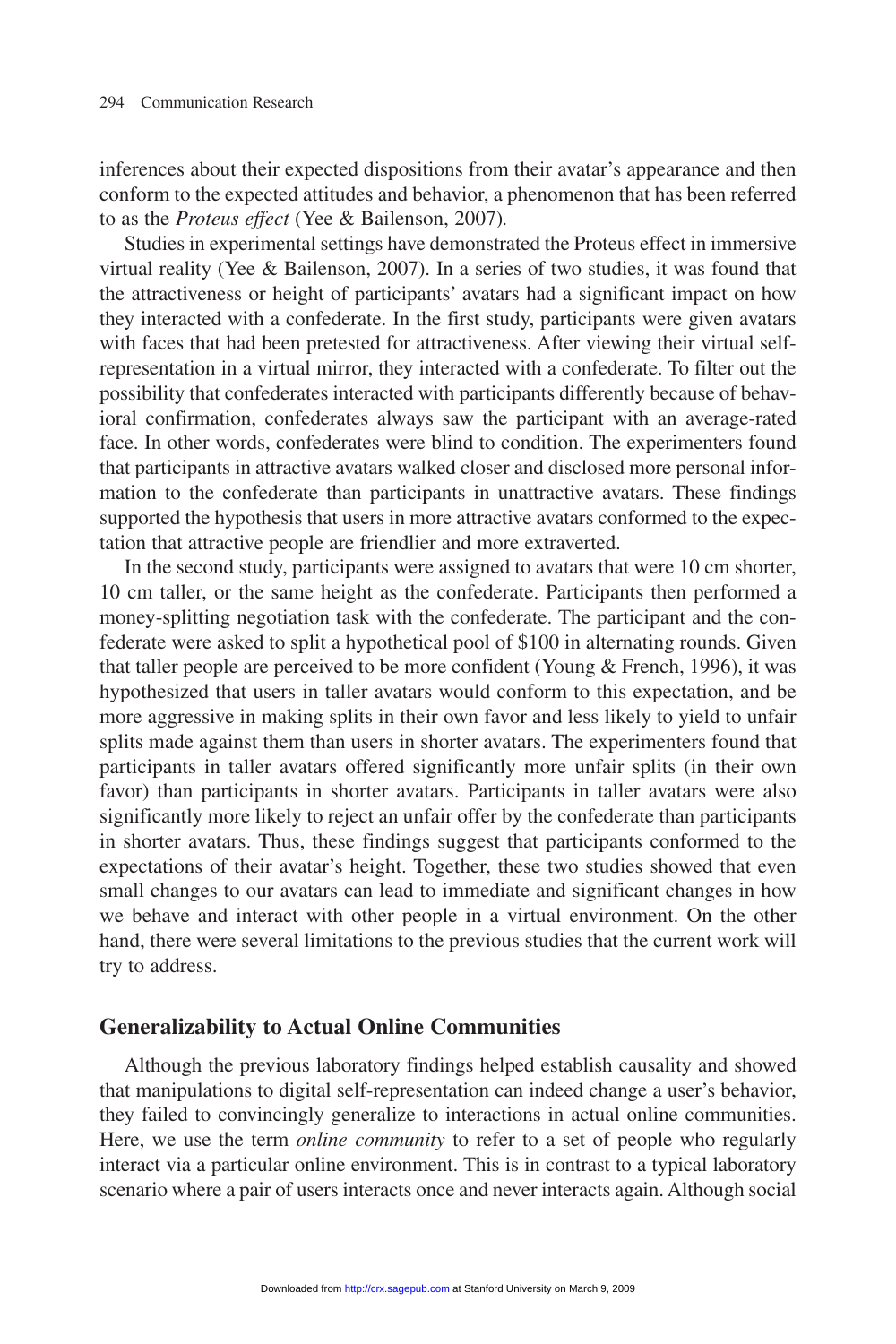interaction in an online community and in a virtual reality laboratory are very different, it should be noted that the causal framework outlined based on self-perception theory depends on the user's avatar only, and not the presence of other avatars, or social interaction with other avatars. Thus, the Proteus effect should be expected to operate in virtual environments where users are presented with avatars, whether this is in a virtual reality laboratory or an online community.

First of all, previous experimental studies in the Proteus effect do not generalize to online communities because social interactions in online communities are neither limited to dyadic interactions or to short, scripted responses. On the other hand, it may be difficult to ascertain causality in a field study. This is the tension driven by the inherent trade-offs between mundane realism and experimental control; some researchers have proposed that virtual environments could potentially bridge that divide (Blascovich et al., 2002). In our case, however, implementing experimental manipulations on all users in an actual online environment was not feasible, so instead, we devised an observational field study. Nevertheless, showing that the Proteus effect occurs in an actual online community is crucial for advancing our theoretical understanding of the effect, and provides an important complement to the laboratory findings.

Second, showing that the Proteus effect does occur spontaneously in an unprompted, unscripted, online community would allow generalizing the effect beyond a small sample of undergraduate students. Specifically, as other studies have shown, the behaviors and attitudes of college students may not be representative of the general population (Bailenson, Shum, Atran, Medin, & Coley, 2002; Iyengar, 2002). And whereas the typical college student ranges from 18 to 22 years of age, typical users of online games range from 11 to 70 years, with a mean of around 26 years (Yee, 2006). Thus, showing the Proteus effect in an actual avatar-based community would also increase the generalizability of the finding.

# **Persistence of Behavioral Changes**

Another important question that has not been addressed is the duration of the Proteus effect outside of the digital setting. For example, given that the average user of online role-playing games spends 20 hours per week interacting with other people via his or her avatar (Yee, 2006), it is important to understand whether behavioral changes that occur due to the Proteus effect in digital environments persist in subsequent face-to-face settings.

According to self-perception theory, people often infer their expected behaviors and attitudes by observing their own appearance or behavior as if from a third-person perspective. In fact, it has been shown that even deliberately role-played behavior can subsequently serve as a source for self-perception. Kopel and Arkowitz (1974) asked participants to role-play either being calm or upset in a series of electric shocks. In a subsequent set of shocks, participants were then asked to rate how painful the shocks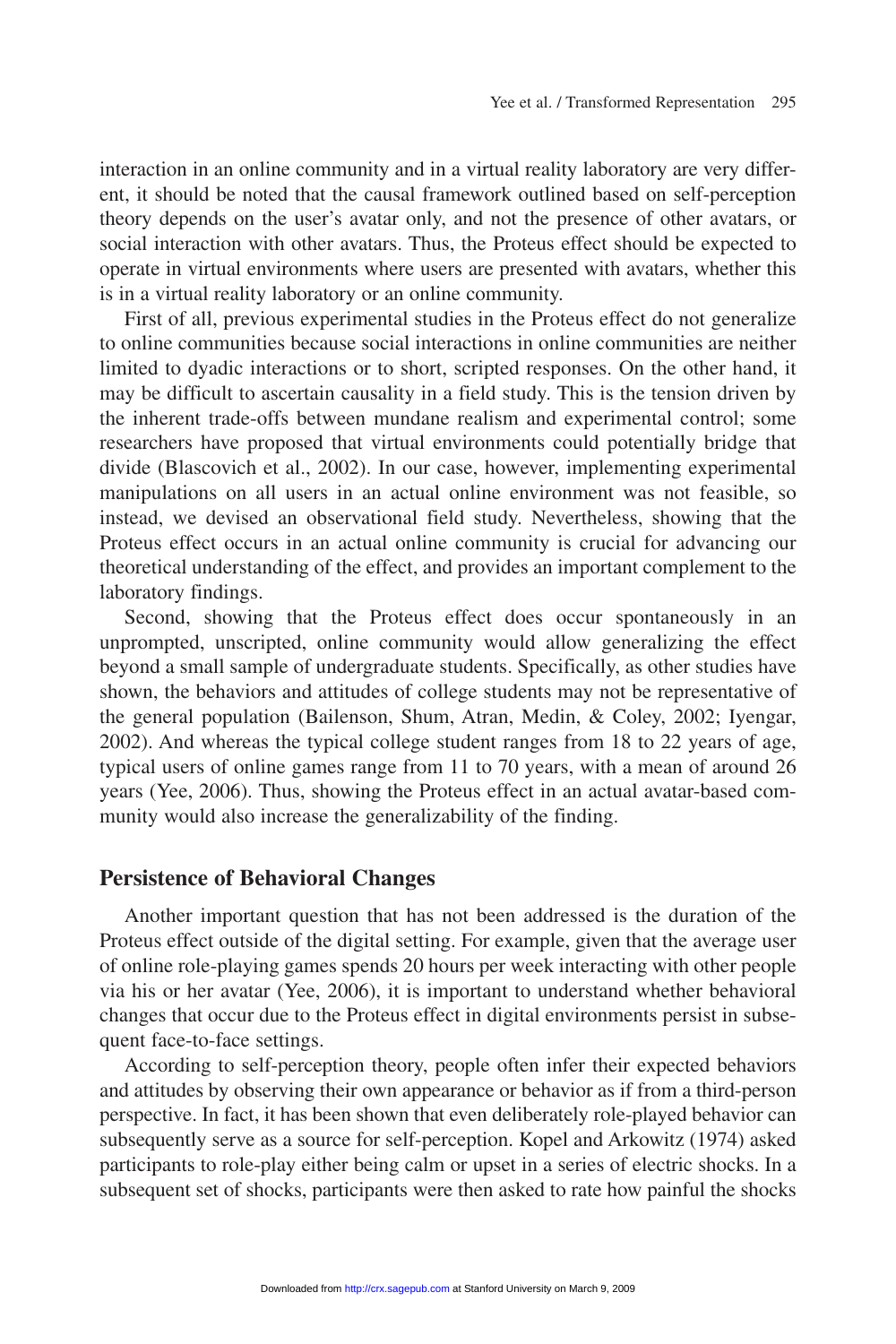were. It was found that participants in the calm condition rated the shocks as less painful than those participants in the upset condition.

Virtual environments provide a unique setting for implementing this type of behavioral self-perception. Instead of overtly asking participants to role-play a particular behavior, we can employ the Proteus effect to produce the desired behavior. Thus for example, users in taller avatars are expected to behave more confidently in the virtual environment. Users may then infer from their virtual interactions that they are fairly confident. On the other hand, users in shorter avatars may infer that they are not that confident. In other words, the behavioral changes that stem from the Proteus effect in a virtual environment may be expected to carry over to subsequent face-to-face interactions via self-perception. This is particularly likely because such a manipulation minimizes any overt direction of the user's behavior (i.e., via explicit scripts in traditional role playing).

# **Overview of Studies**

To address whether the Proteus effect occurs in an actual online community and whether the effect transfers to face-to-face settings, we conducted two studies that addressed each of the previous limitations in turn. In the first study, we sought to complement our experimental findings with data from an actual avatar-based online community with thousands of daily users—the online game *World of Warcraft* (WoW).

As we have seen, taller people are perceived to have higher self-esteem (Young & French, 1996). Research has also shown that physical height is positively correlated with self-esteem and performance, and that this in turn is positively correlated with workplace success (Judge  $&$  Cable, 2004). Thus, we hypothesized that

*Hypothesis 1 (H1):* Taller attractive avatars in WoW would outperform shorter avatars.

Attractive people are also perceived to have a large set of positive attributes, and many of these attributes are linked to performance variables, such as perceived selfesteem (Dion et al., 1972), status (Kalick, 1988), and competence (Jackson, Hunter, & Hodge, 1995). Thus, users in attractive avatars may conform to these expectations. In addition, in online games where users can leverage social support to increase personal performance, users in attractive avatars may also benefit from being friendlier and thus having a larger and stronger social network than users in unattractive avatars.

*Hypothesis 2 (H2):* More attractive avatars in WoW would outperform less attractive avatars.

It is important to note that neither height nor attractiveness has any direct functional benefit in the game—for example, tall avatars do not walk faster than shorter avatars, and attractive avatars do not have special skills.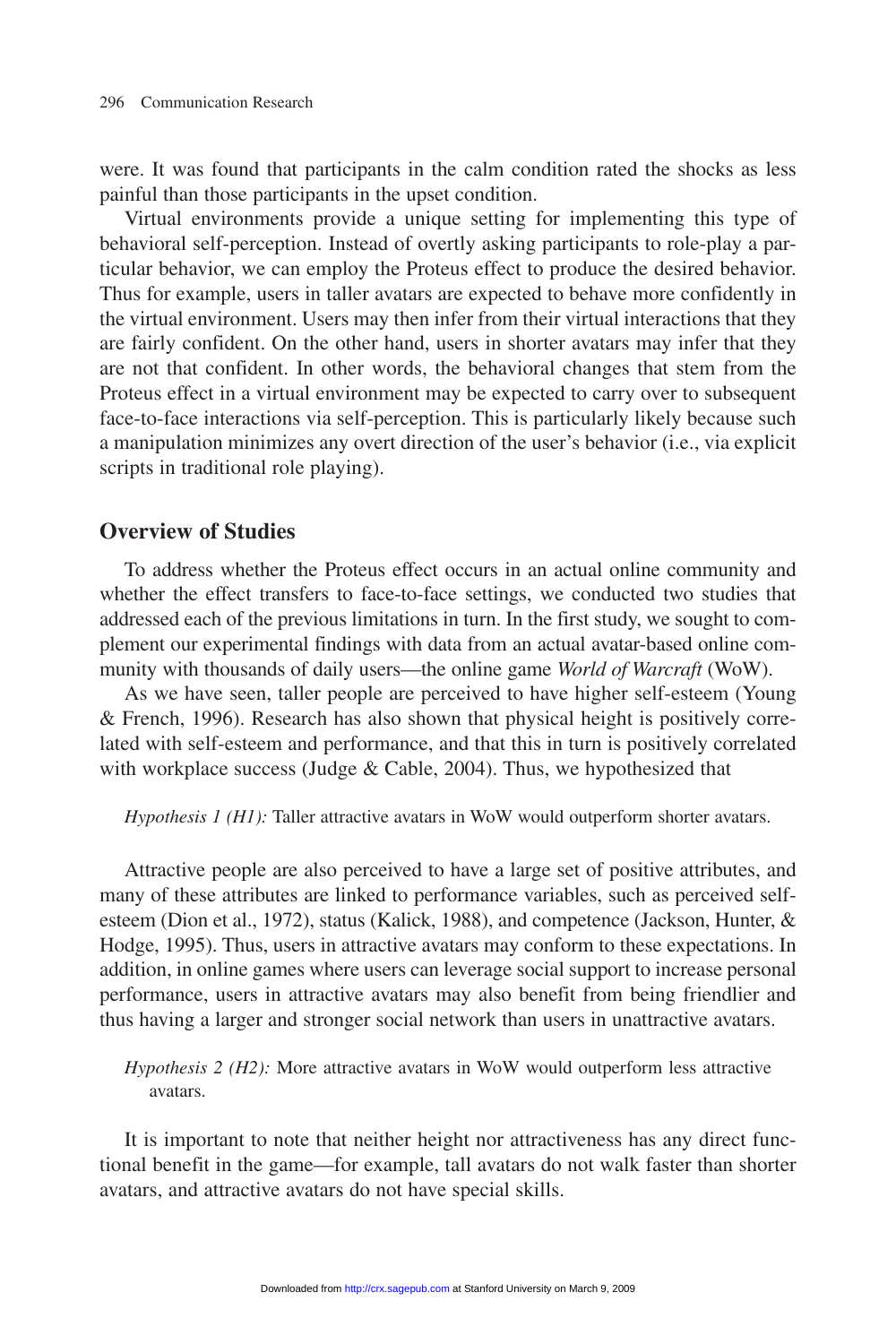In the second study, we tested our hypothesis that the Proteus effect creates a unique self-model that users may subsequently model outside of the virtual environment. To this end, we replicated the previous study of avatar height with the addition of a face-to-face negotiation task after participants had been in the virtual environment. We hypothesized that

*Hypothesis 3 (H3):* Participants in taller avatars would be more aggressive negotiators inside the virtual environment than participants in shorter avatars.

# **Study 1**

## **Avatar Choice in** *World of Warcraft*

WoW is an online game where users interact via customized avatars. Users move their avatars via the keyboard and mouse, and mostly communicate with other users via typed chat. In the character creation portion of the game, users are asked to choose a male or female avatar from one of eight races (e.g., gnomes, elves, humans). Within each selected race, there are a small predefined set of fairly limited faces and hair styles that users can choose from. Once an avatar is created, its physical appearance cannot later be changed in the game (excluding temporary disguise and transformation effects and spells).

In WoW, races have specific visual traits that tend to be highly similar within a race, but highly dissimilar between races. For example, all Gnomes are short and in fact have the exact same height, whereas all Night Elves are tall and also all have the exact same height. Or for example, all Night Elves have glowing eyes and pointed ears, whereas all Orcs have hunched backs and rougher facial features. Thus, height and attractiveness vary mildly within a race in WoW, but tend to vary a great deal between races. Although avatars of the same race all have the same height, given that it would be difficult to measure the attractiveness of thousands of avatars, we used an avatar's race as a proxy for their attractiveness (Figure 1).

## **Method**

*Data collection.* The main measure of performance in WoW is known as *levels*, a rank of progression between 1 and 60. Game-play in WoW is largely structured around attaining higher levels by completing a variety of tasks. We implemented an automated script that performed a *census* every 15 minutes on three WoW servers. The census gathered information about all unique characters such as their race, their location, and the level that they were currently at within the game. To ensure that we did not simply sample characters that were online at a given time of day or day of the week, we collected census data from these three servers over a period of 7 days (2,016

*Hypothesis 4 (H4):* Participants who had been in taller avatars would be more aggressive negotiators in a face-to-face interaction outside of virtual environment than participants who had been in shorter avatars.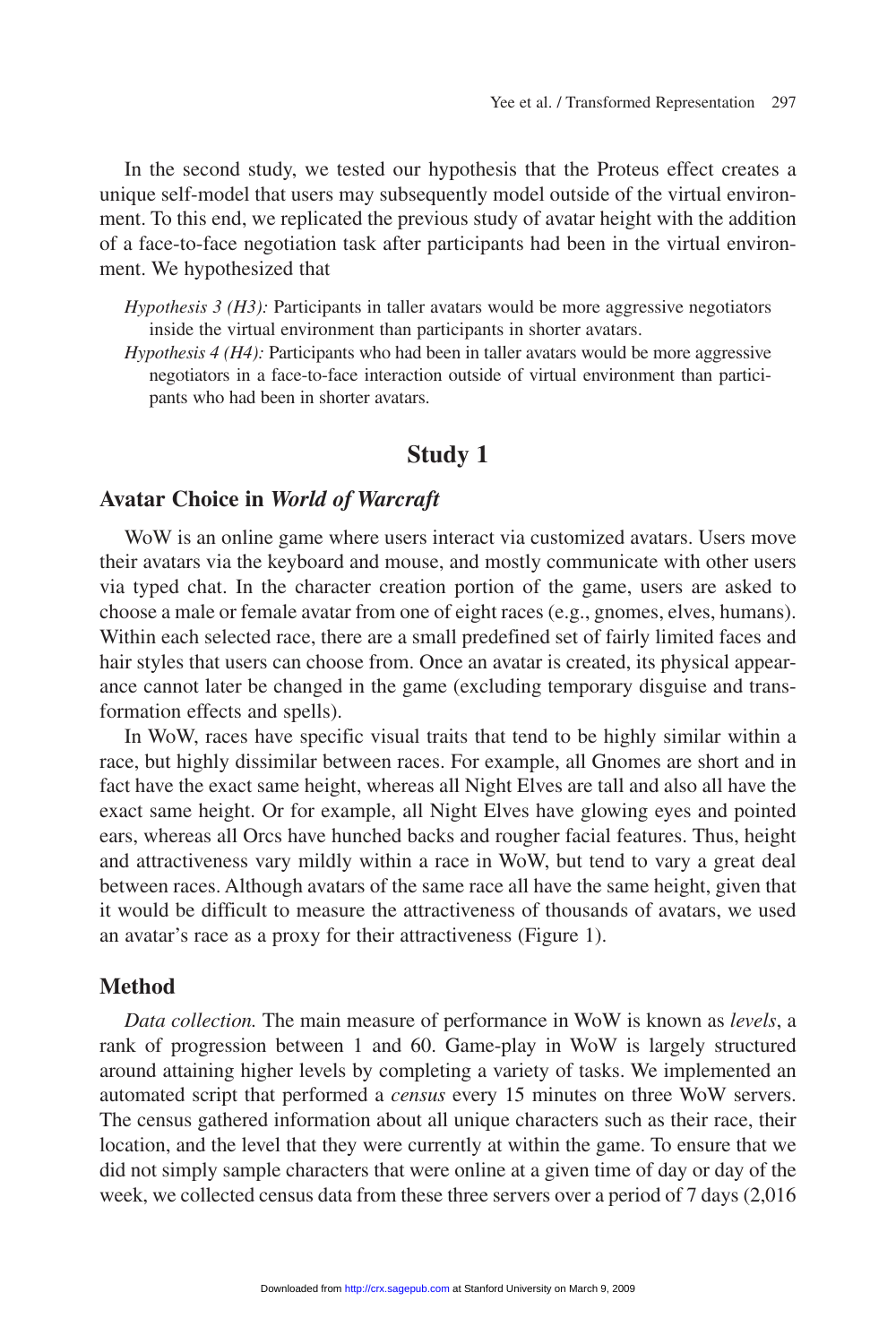**Figure 1 Examples of a Short Avatar (A), an Attractive Avatar (B), a Tall Avatar (C), and an Unattractive Avatar (D), Which Were Randomly Generated From** *World of Warcraft*



independent censuses were conducted). We then extracted all unique characters from our census data points. Altogether, our sample yielded 76,843 individual characters. The average character level was  $23.6$  (*SD* = 20.08).

*Attractiveness.* To calculate the average attractiveness of each of the eight races that serve as avatars in the game, we captured screenshots of each race from the character generation segment of the game. The character generation segment has a "random generation" option that allows a user to randomly select and combine one of the possible hair styles, face textures, skin tones, and hair colors available of the selected race. We used this random generation feature to generate sample avatars of each race. Because the gender of every character can also be selected, we captured the first four randomly generated avatars for every race and gender. Thus, altogether, we generated 64 images of WoW avatars.

Twenty-two undergraduate students were presented with these 64 images in randomized order and were asked to rate the attractiveness of every avatar. They responded on a 7-point bipolar fully labeled scale ranging from 1 (*extremely unattractive*) to 7 (*extremely attractive*). The average attractiveness ratings of each of the eight races are shown in Table 1.

*Height*. To calculate the height of every race, we measured the number of pixels of their avatar's height in a digital imaging application. The height of all avatars of each race is held constant in WoW. In other words, all Gnomes have the same height, all Night Elves have the same height, and so on. The heights of the eight races are presented in Table 1.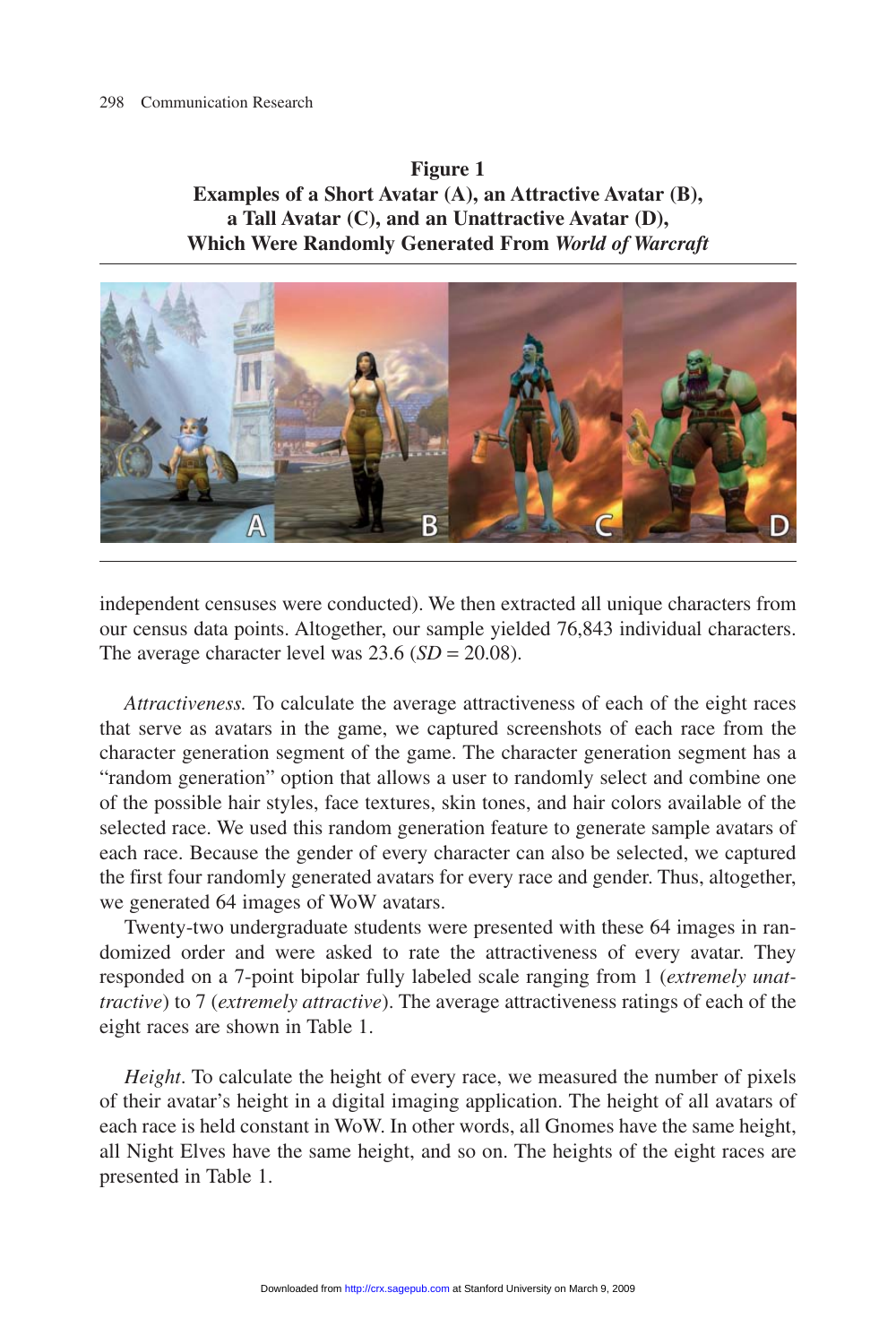|           | Attractiveness |      |                 |
|-----------|----------------|------|-----------------|
|           | Mean           | SD   | Height (Pixels) |
| Dwarf     | 2.97           | 1.70 | 299             |
| Gnome     | 3.48           | 1.54 | 194             |
| Human     | 4.71           | 1.53 | 447             |
| Night Elf | 3.10           | 1.83 | 515             |
| Orc       | 2.05           | 1.68 | 424             |
| Tauren    | 2.60           | 1.70 | 495             |
| Troll     | 2.47           | 1.65 | 462             |
| Undead    | 2.13           | 1.75 | 457             |

**Table 1 Average Attractiveness and Height Ratings of Races in** *World of Warcraft*

## **Results and Discussion**

A multiple regression with character height, character attractiveness, and the interaction term as the independent variables and character level as the dependent variable revealed the overall model was significant (adjusted  $R^2 = .01$ ,  $F(3, 76839) =$ 214.13,  $p < .001$ ). In the case of large sample sizes, the effect size is often a better indicator of the model than the significance value (which is often inflated). According to Cohen (1988), an  $R^2$  of .01 would be considered to be small.

Character height was a significant predictor in the model  $(\beta = .07, t(76839))$ 19.74, *p* < .001). Character attractiveness was also a significant predictor in the model  $(\beta = .03, t(76839) = 7.58, p < .001)$ . The interaction term was also significant (β = .04, *t*(76839) = 8.90, *p* < .001). When we solve the regression equations for the combination of minimums and maximums for character height and attractiveness, we find the following. Among short characters, unattractive characters are expected to be higher level (21.2) than attractive characters (12.77). The slope of this and all following contrasts are significantly different from 0 with a *p* value of less than .02. Among tall characters, unattractive characters (23.29) are expected to be lower level than attractive characters (29.87). These contrasts can also be framed with attractiveness as the reference point. Among attractive characters, tall characters (29.87) are expected to be higher level than short characters (12.77). Among unattractive characters, tall characters are expected to be higher level (23.29) than short characters (21.2). When everything is combined, the data suggest that tall attractive characters are expected to be the highest level whereas short attractive characters are expected to be the lowest level.

As would have been expected, tall attractive avatars are most likely to be the highest level. On the other hand, it was surprising to find an interaction effect where short attractive characters were expected to have the lowest performance.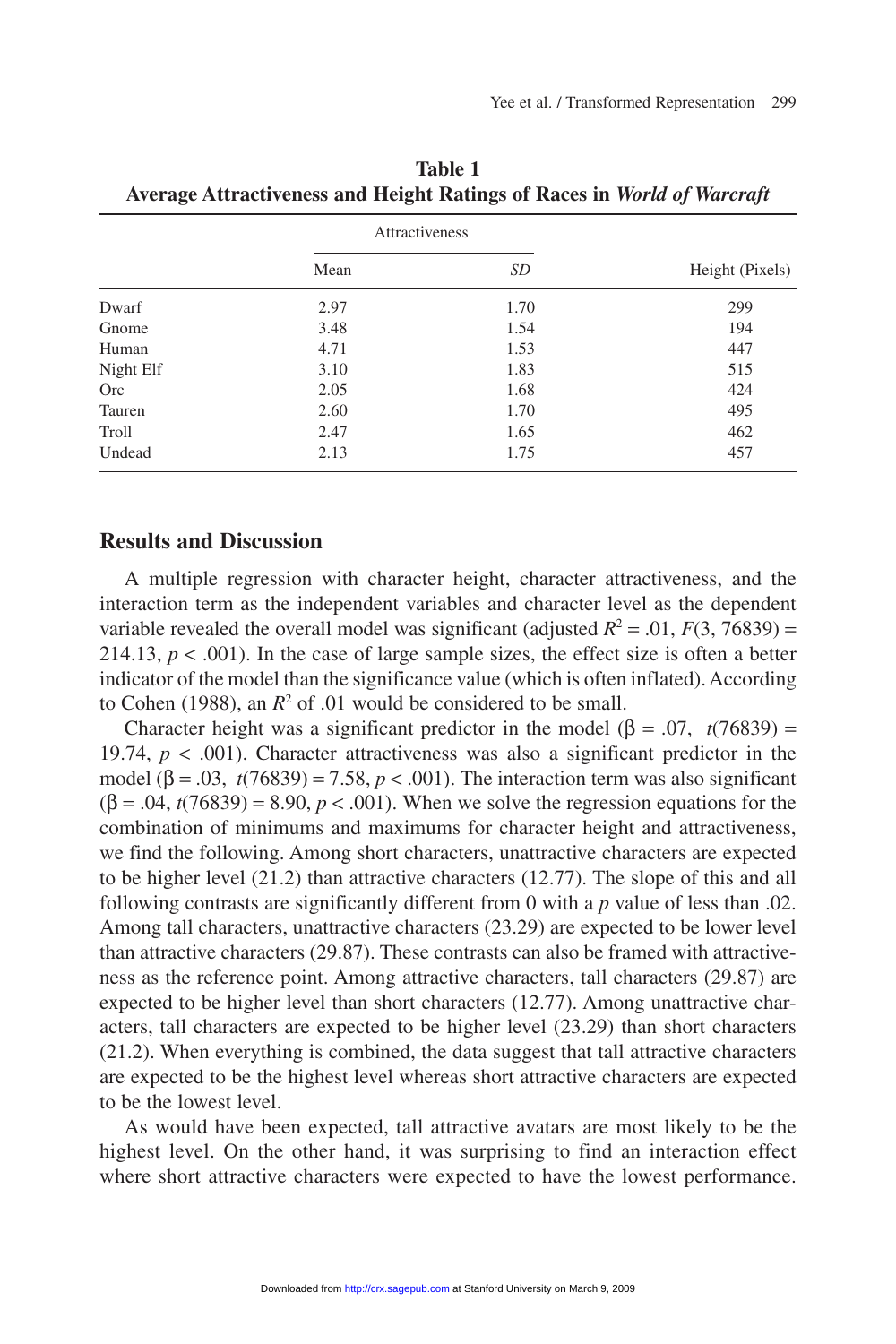One possible explanation is that short attractive avatars appear childlike and would be more associated with concepts of playfulness and casualness rather than the confidence and competence that would be associated with tall attractive avatars. In hindsight, it was probably naïve to assume that traits combine in a perfectly linear manner. This pattern of backlash effects is also seen elsewhere in the literature in virtual agents. Behavioral and visual realism of agents must match to produce high social presence. When the two forms of realism mismatch (e.g., high-visual realism paired with low-behavioral realism), the outcome is worse than with an agent of low levels of both forms of realism (Bailenson et al., 2005). We see a similar pattern in our data. High levels of attractiveness and height produce the best results, low levels of both produce an intermediate result, and the mismatched conditions produced the worst results.

Overall, the findings suggest that avatar height and attractiveness do play a role in character performance in an online game and tall attractive avatars do outperform other avatars, but that these physical attributes may interact with each other in unexpected ways. Thus, it is not as simple as stating that attractive avatars tend to outperform unattractive avatars. Nevertheless, these findings show that an avatar's appearance can influence a user's behavior in an online environment. In Study 2, we examine whether these behavioral changes persist when users leave the virtual environment.

# **Study 2**

#### **Method**

*Design*. In a between-subjects design in an immersive virtual reality system, participants were randomly assigned to have an avatar that was shorter or taller than a confederate who was of the opposite gender. We relied on demographic data to assign the base height and height differences in the study. From the National Health and Nutrition Examination Survey (NHANES) 2003-2004 data set (National Center for Health Statistics, 2004), we calculated the mean and standard deviation of height among Caucasians aged 18 to 22 years in the U.S. population. The mean height was 171.5 cm (or 5 feet and 7.5 inches) with a standard deviation of 10.2 cm. Although men and women have different average heights, we decided to use the same base height across all conditions to avoid confounding height with gender in the experimental design. In our study, the confederate's avatar had a base height of 172 cm. In the short condition, participants were 10 cm shorter than the confederate. In the tall condition, participants were 10 cm taller than the confederate. Thus, the size of our manipulations in the short and tall conditions was about 1 *SD* in height. In our study, the confederate was blind to the height condition and the participant's avatar always appeared to the confederate as the same height. In cases where this would create a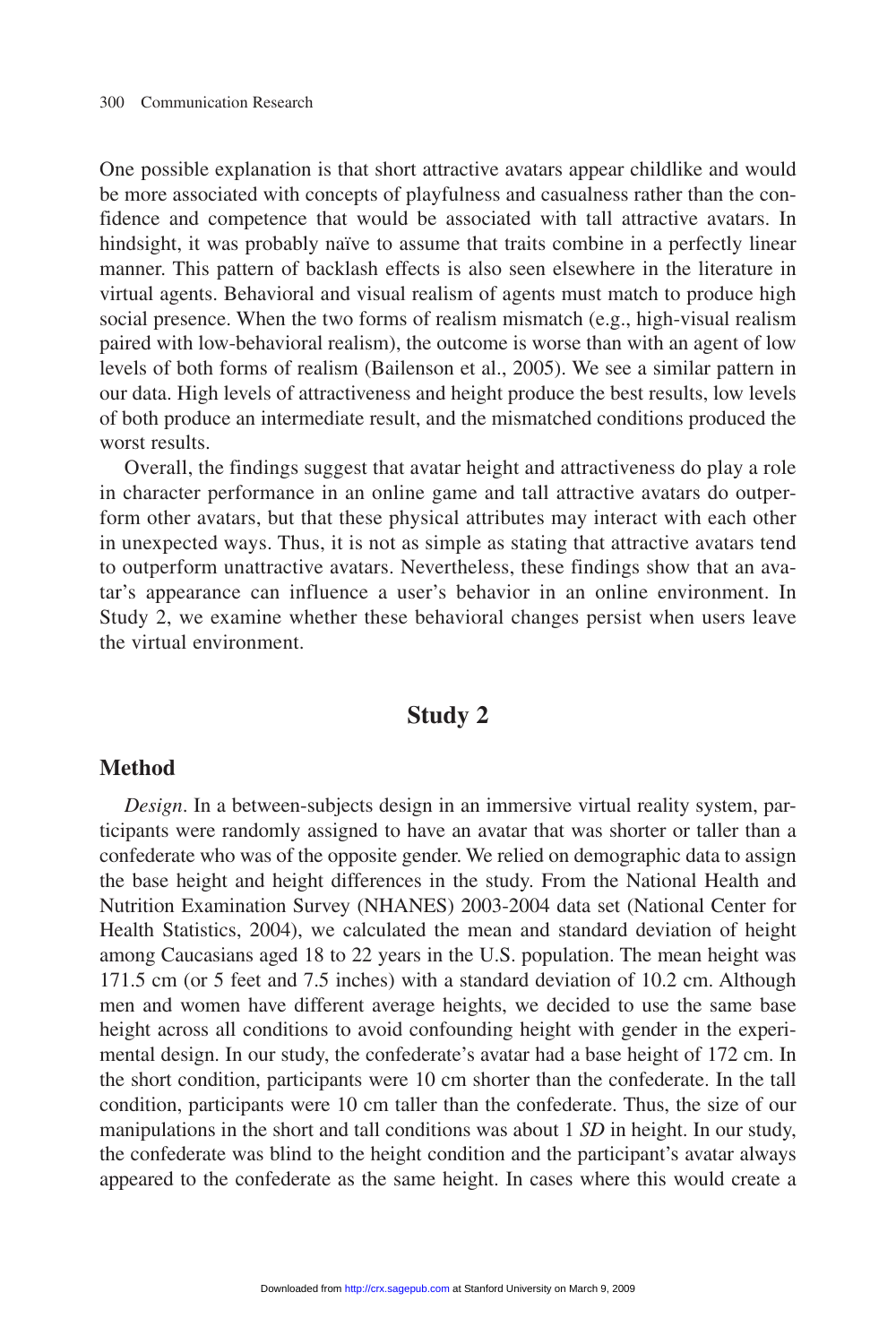problem in maintaining eye gaze, trigonometry was used in the background to correct the eye gaze angle so participants and confederates could make eye contact appropriately. In other words, confederates did not know the experimental condition and always perceived the participant as the same height as themselves.

*Participants*. Participants were 40 undergraduate students (18 female, 22 male) who were paid \$10 for their participation. Participants were evenly divided into the tall and short conditions (balanced by gender).

*Materials*. In the room where the study took place, a black curtain divided the room. To ensure that confederates and participants were not biased by the attractiveness of each other's real faces, confederates stayed behind this black curtain until the virtual reality interaction began. The virtual room was modeled after the physical room the participants were in, approximately 3 m by 8 m with white undecorated walls.

*Apparatus*. The immersive virtual reality equipment allowed participants to wear a helmet-like head-mounted display and move naturally in the physical environment to move in a virtual environment. Unlike typical computer games where users use joysticks to move their avatars, an immersive virtual system allows users to walk in a virtual environment by walking in the physical environment. When a user moves in any direction in the physical environment, the virtual environment adjusts accordingly, and thus it appears to the users that they have moved the same amount in the virtual world at the exact speed that the user moved physically. The same is true for head movement. To look around the virtual environment, a user would tilt or turn his or her head in the physical world and the virtual environment would be updated accordingly.

Participants wore an nVisor  $SX^2$  head-mounted display (HMD) that featured dual 1280 horizontal by 1024 vertical pixel resolution panels that refreshed at 60 Hz. The simulated viewpoint was continually updated as a function of the participants' head movements, which were tracked by a three-axis orientation sensing system. The position of the participant along the *x*, *y*, and *z* planes was tracked via an optical tracking system (WorldViz PPT<sup>3</sup>). See Figure 2 for the equipment setup.

*Procedure*. Participants were told that the goal of the experiment was to study social interaction in virtual reality (VR) environments and that they would be having a conversation with another person in VR. Once the VR world was loaded, participants saw themselves in a room that was exactly the same dimensions as the physical lab room they were in. The confederate's avatar was visible across the virtual room.

The confederates followed a strict verbal script that was displayed in their HMD. Their nonverbal behaviors were not scripted and they were instructed to use natural head movements when interacting with the participant. First, participants were greeted by the confederate. The confederate then asked the participants to introduce themselves.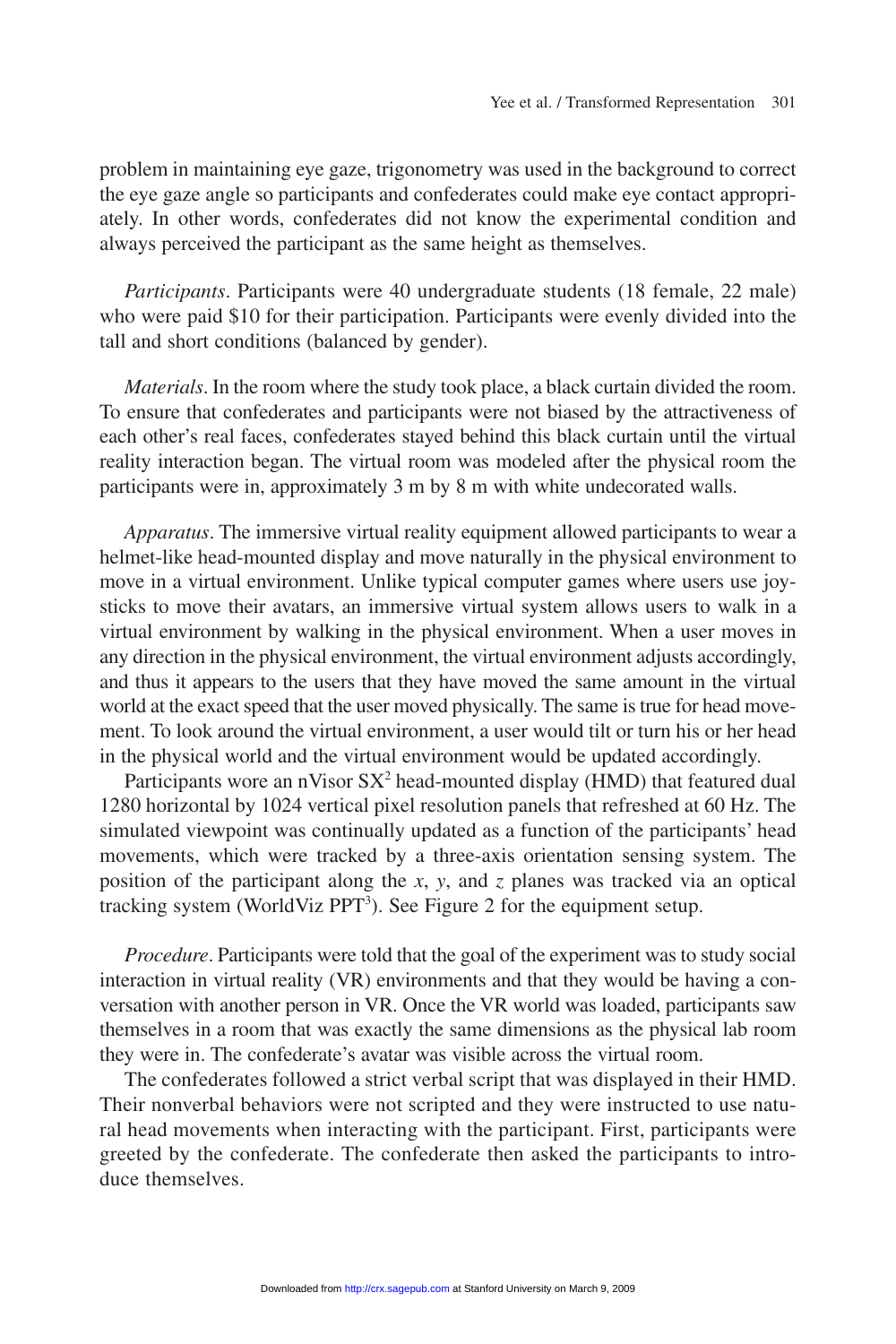## **Figure 2**

**Top Panel: The Physical Equipment Worn by the Participant. (A) The Head-Mounted Display. (B) The Camera That Tracked Translation. (C) The Accelerometer That Tracked Head Rotation. Bottom Left Panel: Point of View From the Starting Position of the Participant in the Short Condition. Bottom Right Panel: Point of View From the Starting Position of the Participant in the Tall Condition**



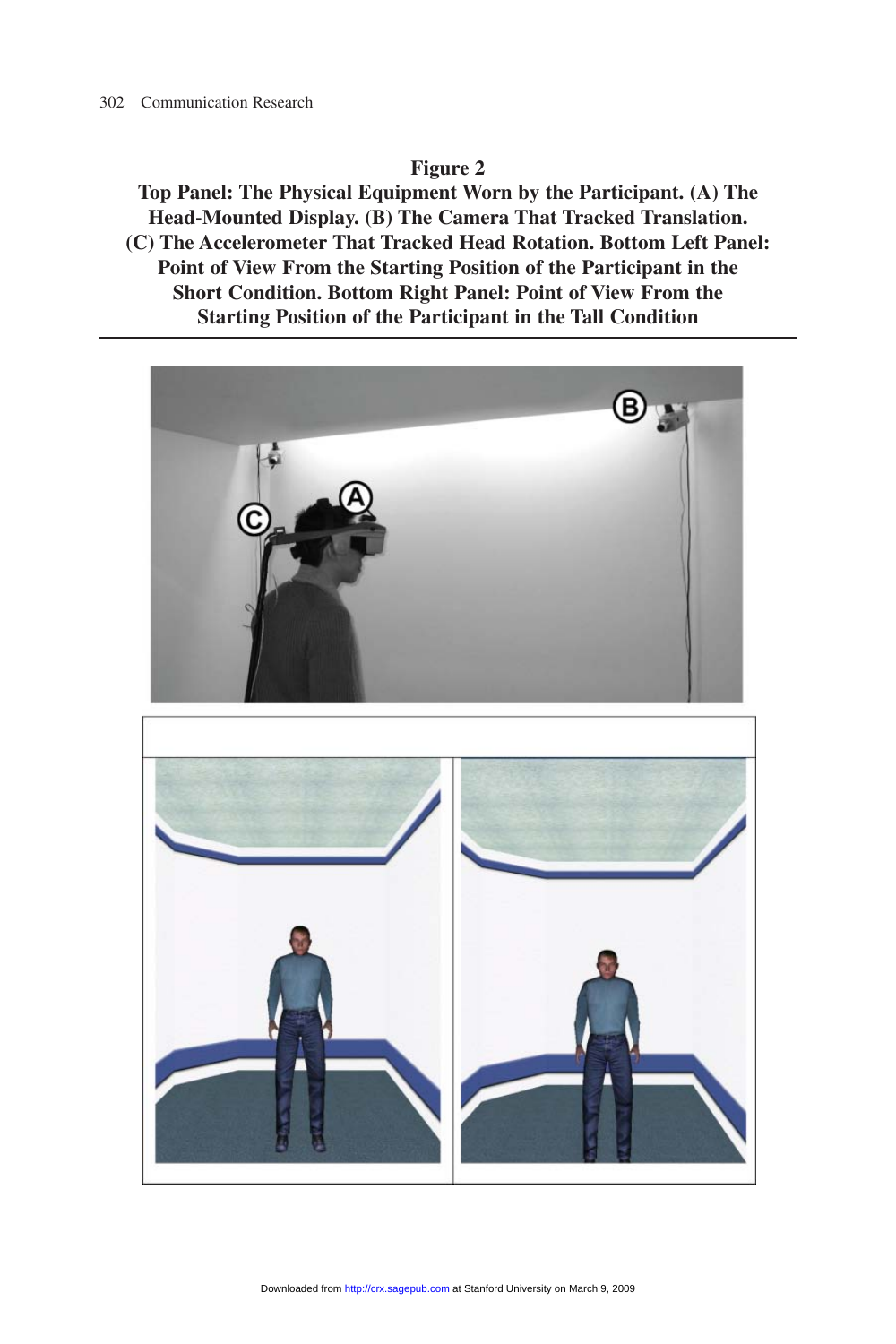A negotiation task that had shown behavioral differences in confidence between users placed in short and tall avatars in a previous study (Yee & Bailenson, 2007) was used in this study. After the introductory phase, the lead research assistant explained the money sharing task—a variation of the Ultimatum Game (Guth, Schmittberger, & Schwarze, 1982). A hypothetical pool of \$100 was to be split between the confederate and the participant. One of the two would designate a split. The other would either accept or reject the split. If the split was accepted, the money would be shared accordingly. If the split was rejected, neither would receive any money. The participant was told that there would be four rounds of this game and that the lead research assistant would alternate as to who would be making the split for each round. In other words, the participant made the split in the first round, then the confederate made the split in the second round, and so forth.

The participant always designated the split in the first and third rounds. The confederate was instructed to always accept a split as long as it did not exceed \$90 in favor of the participant. The confederate always designated a split of 50/50 in the second round and 75/25 (in the confederate's favor) in the fourth round. These two ratios were chosen to represent a fair and unfair split.

After the money-sharing task, the participant was taken out of the virtual setting. Before the HMD was removed from the participant, the researcher closed the curtains. The participant was then told that he or she would perform the moneysharing task again, but this time face-to-face with the other person. Both the participant and confederate were seated 2 m from each other before the curtain was opened again and the money-sharing task was performed again. Seating the participants ensured that physical differences in height were minimized in the face-to-face interaction and thus reduced noise introduced into the study design.

*Negotiation task performance measure*. The split offers were recorded by the research assistant during the negotiation task. Altogether, there were three decisions of interest in each negotiation task—the participant's first offer, their second offer, and whether they accept or reject the unfair offer. Consistent with findings from a previous study of avatar height (Yee & Bailenson, 2007), we predicted that participants in tall avatars would be more likely to make unfair splits in their own favor (in both their first and second offer) than participants in short avatars. We also predicted that participants in tall avatars would be less likely to yield and accept the unfair split made against them than participants in short avatars.

## **Results**

A series of repeated measures analyses of variance (ANOVAs) were conducted with Trial (in VR and outside VR) as the within-subject factor, Height Condition (short and tall) as the between-subject factor, and the three decisions (first offer, second offer, acceptance of unfair offer) were used successively as the dependent variables.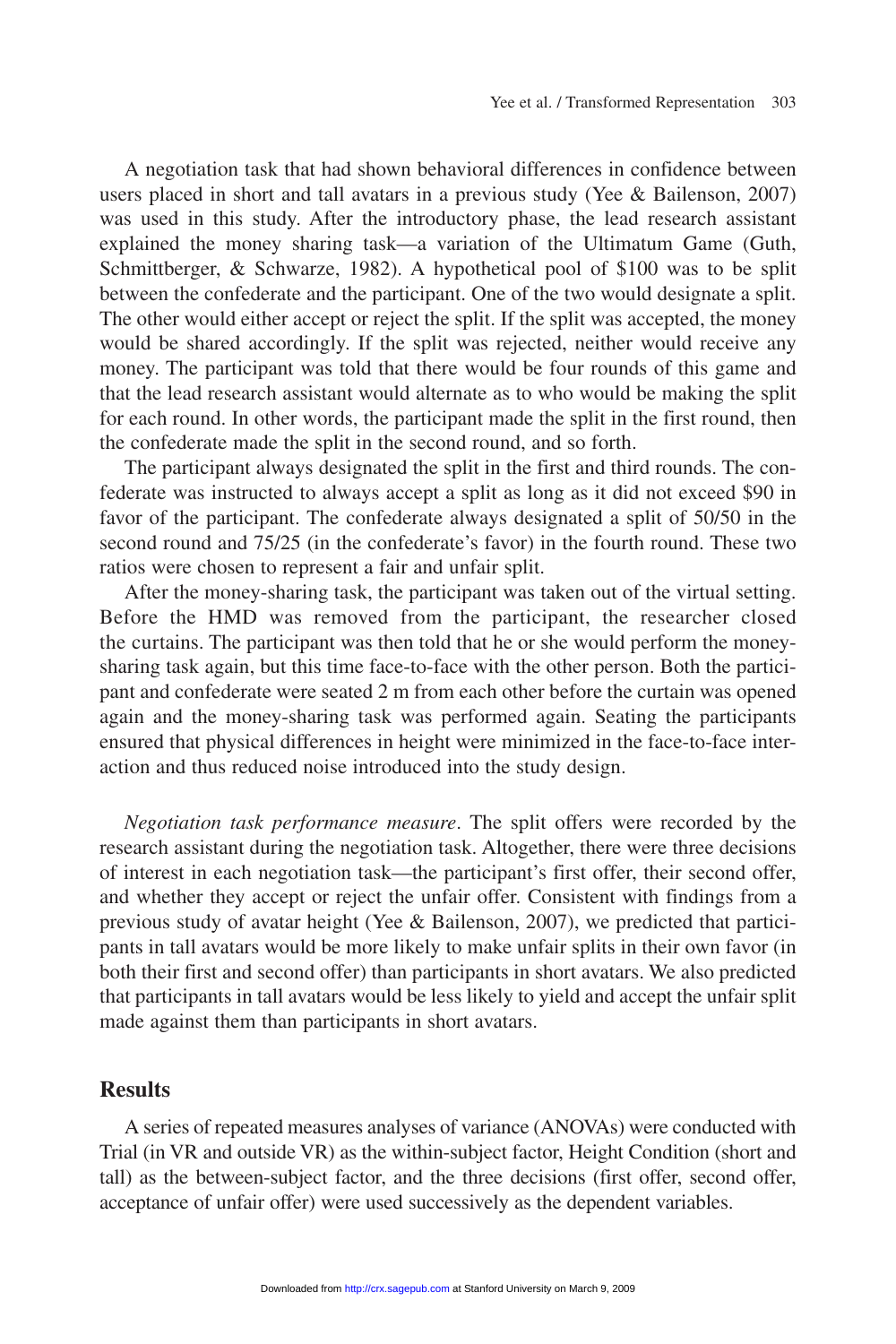In the repeated measures ANOVA with the first offer as the dependent variable, there was a significant main effect of Height Condition  $(F(1, 38) = 4.75, p = .04,$  $\eta^2$  = .11). Participants in the tall condition (mean  $(M)$  = 54.56, standard error (*SE*) = 1.04) were significantly more likely to offer splits in their own favor than participants in the short condition ( $M = 51.37$ ,  $SE = 1.04$ ). There was also a significant main effect of Trial,  $F(1, 38) = 4.34$ ,  $p = .04$ ,  $\eta^2 = .10$ ). Participants interacting faceto-face were significantly more likely to offer splits in their own favor  $(M = 53.75)$ ,  $SE = 1.00$ ) than participants inside of VR ( $M = 52.18$ ,  $SE = .60$ ). The interaction was not significant  $(F(1, 38) = .16, p = .69, \eta^2 = .003)$ .

In the repeated measures ANOVA with the second offer as the dependent variable, the main effect of Height Condition was not significant ( $F(1, 38) = .13$ ,  $p = .71$ ,  $\eta^2 =$ .003). There was, however, a significant main effect of Trial  $(F(1, 38) = 28.39, p <$ .001,  $\eta^2 = .23$ ). Participants interacting face-to-face were significantly more likely to offer splits in their own favor ( $M = 64.8$ ,  $SE = 1.67$ ) than participants inside of VR  $(M = 55.48, SE = 1.15)$ . The interaction was not significant  $(F(1, 38) = .06, p = .81, \eta^2$ .001). Table 2 displays the means and standard deviations across conditions and trials.

And finally, to analyze the dichotomous measures of acceptance of the unfair offers, we ran two logistic regressions using the acceptance rates as the dependent variables and height as the independent variable. In the trial within VR, the regression model was not significant,  $\chi^2(1, N = 40) = .90$ ,  $p = .34$ , Cox and Snell  $R^2 = .02$ . Height was not a significant predictor of acceptance,  $B = -0.61$ ,  $p = 0.34$ . In the trial outside of VR, the regression model also was not significant,  $\chi^2(1, N = 40) = 1.62$ ,  $p = 0.20$ , Cox and Snell  $R^2 = 0.04$ . Height was also not a significant predictor of acceptance,  $B = -.82$ ,  $p = .21$ .

In sum, the effect of height was significant on the first split but not the second split or the final acceptance. This unexpected finding may suggest that a self-perception effect is present, but that it quickly dissipates. This would imply that self-perception effects triggered in virtual environments have little impact on subsequent face-to-face interactions. On the other hand, the effect of height on the first split appeared in both the virtual and face-to-face task. Thus, a dissipation explanation does not fully explain why the effect emerges again during the first split in the negotiation task outside of VR. If a dissipation effect were in play, then we would expect the Height condition to no longer have an influence outside of VR. We will consider this mixed finding in more detail in the Discussion section.

The table of means suggests that participants were more likely to increase the split in their own favor in the second split. One potential explanation is that the first "testing the waters" split provides a better glimpse at individual confidence, and that participants in general become more aggressive over time as they get more comfortable with the task and the confederate. Also, previous studies have shown that different contextual factors may influence the outcome of splits in terms of whether experimental manipulations cause changes in behavior in early rounds or later rounds of negotiation (Bolton, 1991).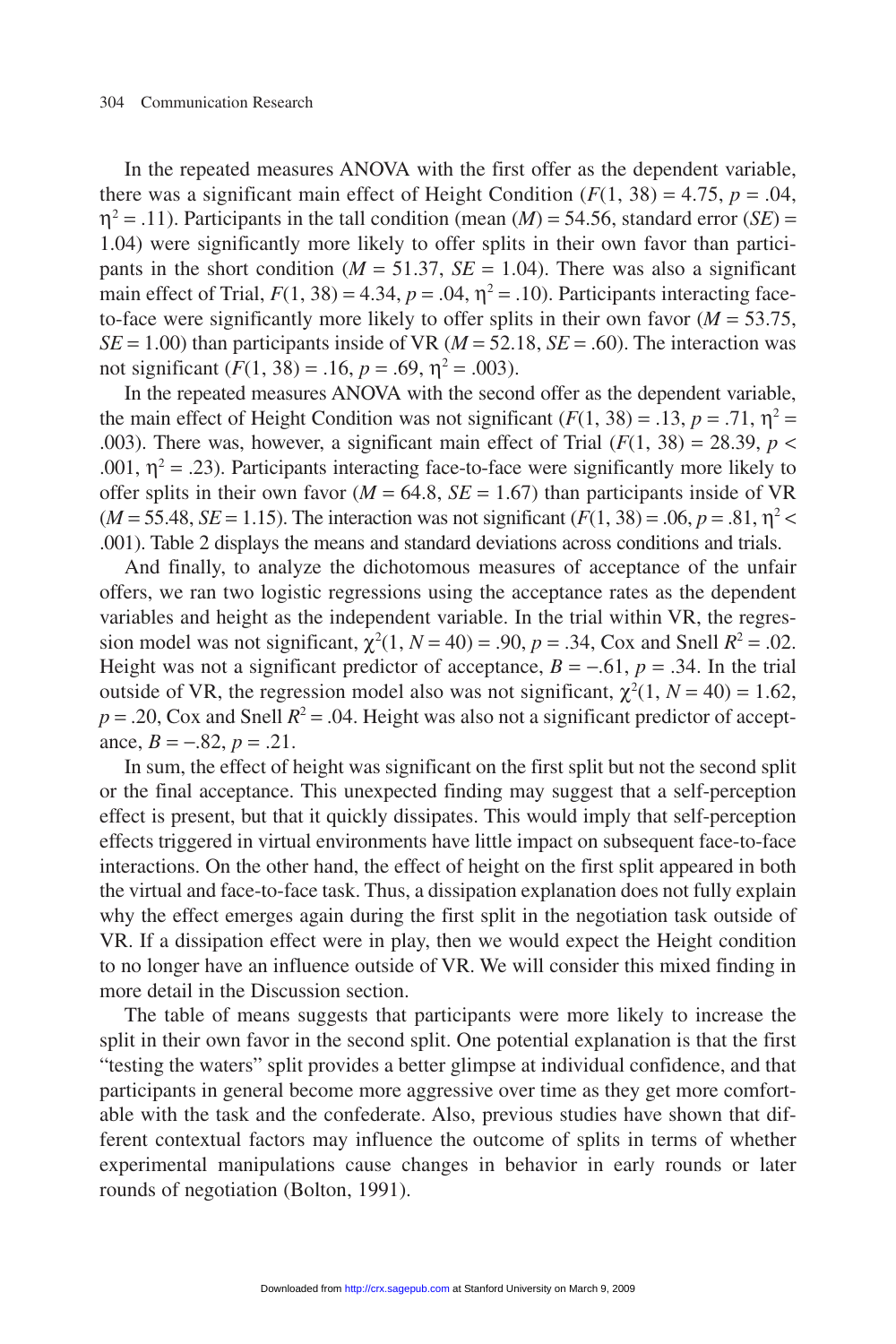| <i>Accepted the Childh</i> Offer |           |           |      |           |       |               |  |  |
|----------------------------------|-----------|-----------|------|-----------|-------|---------------|--|--|
|                                  | Condition | Split One |      | Split Two |       |               |  |  |
|                                  |           | M         | SD   | M         | SD    | Accept Unfair |  |  |
| Inside VR                        |           |           |      |           |       |               |  |  |
|                                  | Tall      | 53.62     | 5.09 | 54.85     | 7.36  | 55%           |  |  |
|                                  | Short     | 50.73     | 1.79 | 56.10     | 7.18  | 40%           |  |  |
| Outside VR                       |           |           |      |           |       |               |  |  |
|                                  | Tall      | 55.50     | 8.10 | 64.60     | 11.00 | 55%           |  |  |
|                                  | Short     | 52.00     | 3.77 | 65.00     | 10.13 | 35%           |  |  |

# **Table 2 Summary of Means (***M***) and Standard Deviations (***SD***) of the Splits Offered by Participants and Whether They Accepted the Unfair Offer**

Note:  $VR = virtual reality$ .

It was also found that participants in general split more in their own favor faceto-face than in the virtual environment. Because trial order was confounded with trial context (in vs. out of VR), it is difficult to determine the exact reason for this finding. One potential explanation for this effect is that the participants received an unfair split from the confederate from the first trial and were more willing to be aggressive in the second trial (i.e., the face-to-face trial always came after the virtual trial) to offset another potential unfair split in the second trial. This might also explain why the effect of Trial is so large during the second offer in the face-to-face trial, as this is the participant's last offer in the game before what they probably suspect is another unfair offer from the confederate. Thus, the effect of Trial may be an artifact of the ordering rather than an effect of face-to-face interaction. On the other hand, these two unexpected findings show that a negotiation task performed in series does not provide a clean measure for the intended effects.

Although the effect of height was only significant in the first split, this effect was consistent in both the virtual and face-to-face trials. Thus, the study provided some tentative evidence that the Proteus effect may persist in subsequent face-to-face interactions.

# **Discussion**

In our observational study of an actual avatar-based online environment, our findings partially supported Hypotheses 1 and 2. Tall attractive avatars were found to outperform other combinations of avatars, but the interaction effect suggests that certain combinations of height and attractiveness (i.e., short attractive avatars) may produce unexpected results. Thus, it is not as simple as saying that attractive avatars always outperform unattractive avatars. In Study 2, we found tentative evidence that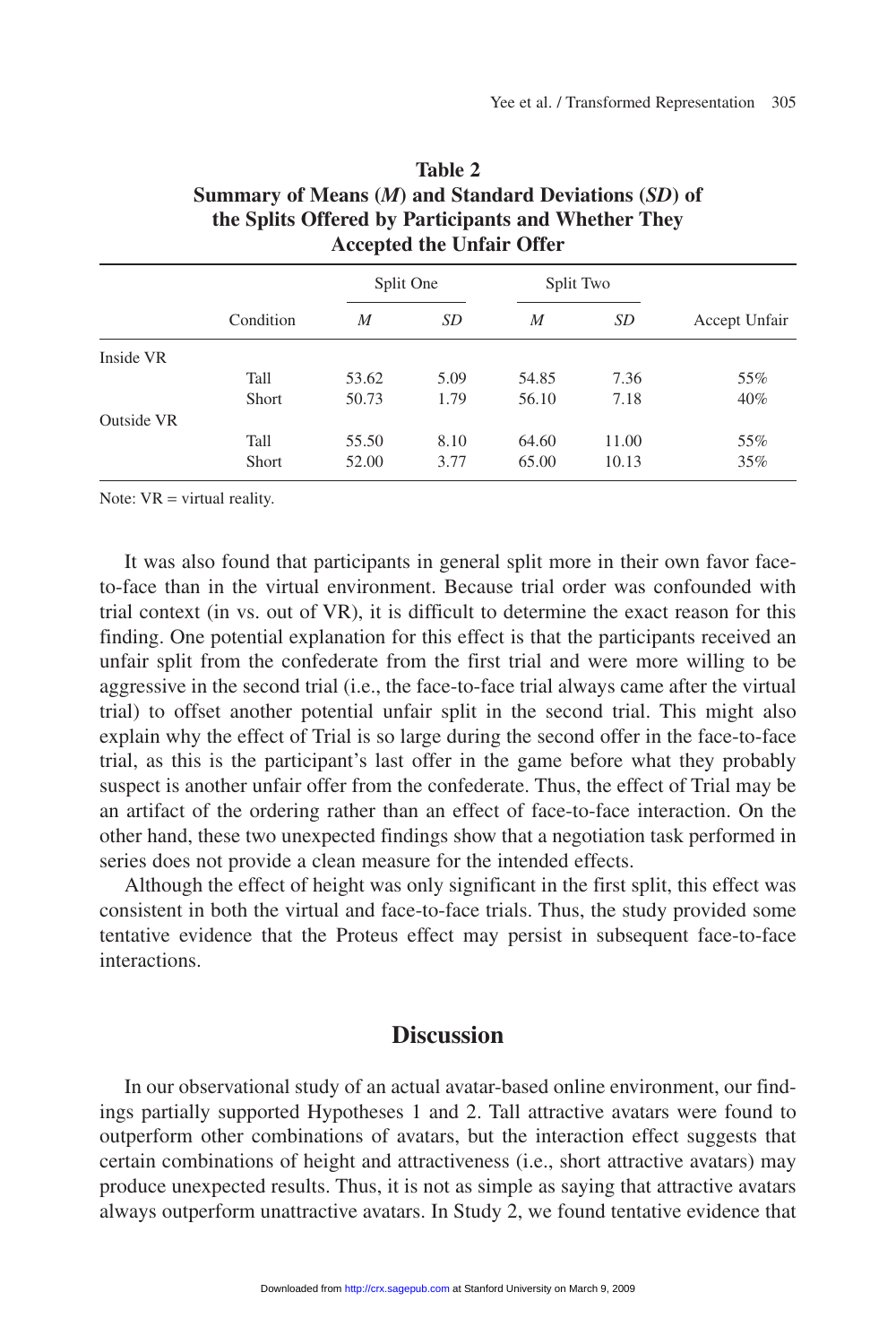users' representation inside a virtual environment can affect how they behave with others in both the virtual setting as well as face-to-face settings even after they are no longer in their avatar, thus partially supporting Hypotheses 3 and 4.

In Study 2, we found a consistent effect across trials where the effect of Height was significant in the first split but not the second split or the final acceptance. Had the effect of Height not been significant outside of VR, we might have concluded that this would have been predicted by the diminished effect of deindividuation in the face-to-face context. In other words, given that deindividuation augments the effect of self-perception, the face-to-face condition may have been expected to completely wash out the effects of the avatar manipulation. The findings suggest, however, that the effect of identity cues in the virtual environment still had an effect even when the context shifted to face-to-face and participants were less deindividuated. This suggests that the self-perception effect lingers even when deindividuation has been diminished. One theoretical implication is that deindividuation can be used as a scaffolding to trigger enhanced self-perception effects that might be expected to linger even when the deindividuation scaffold is later removed. Although previous studies have examined differences between individuated and deindividuated groups, our findings here suggest that the deindividuation scaffold might be used to trigger effects that normally would not occur in the individuated state.

Another potential explanation for the diminishing effect is that the effect of selfperception from the avatar diminishes over time from the moment of exposure given that the participants are not exposed to the avatar again for the remainder of the trials. Thus, the effect of size perception is largest during the first split. This explanation, however, also does not fully account for the reemergence of the height effect in the face-to-face condition. After all, the participant is not exposed to the avatar again when he or she exits the virtual environment. On the other hand, our theoretical framework for why Proteus effect may transfer to a subsequent face-to-face scenario was driven by self-perception of the *virtual behavior*. Thus, when participants first return to the physical environment, their virtual behaviors produce a new selfperception effect—"I am someone who is willing to negotiate aggressively." And again, this effect diminishes rapidly but is still able to affect the first split. In short, the first self-perception effect (inside VR) is driven by an observation of the avatars' appearance. And the second self-perception effect (outside VR) is driven by an observation of their own previous behavior within VR.

There were some limitations to our studies. An obvious one is the lack of causal evidence of the Proteus effect in Study 1. Although that data are only correlational, the results from the avatar-based online community are consistent with our previous experimental findings. The use of a single-item measure for rating avatar attractiveness may be a cause for concern given the moderate standard deviations, but single-item ratings of attractiveness have been used in other studies (Diener, Wolsic, & Fujita, 1995; Snyder et al., 1977). Also, Study 1 was also unable to take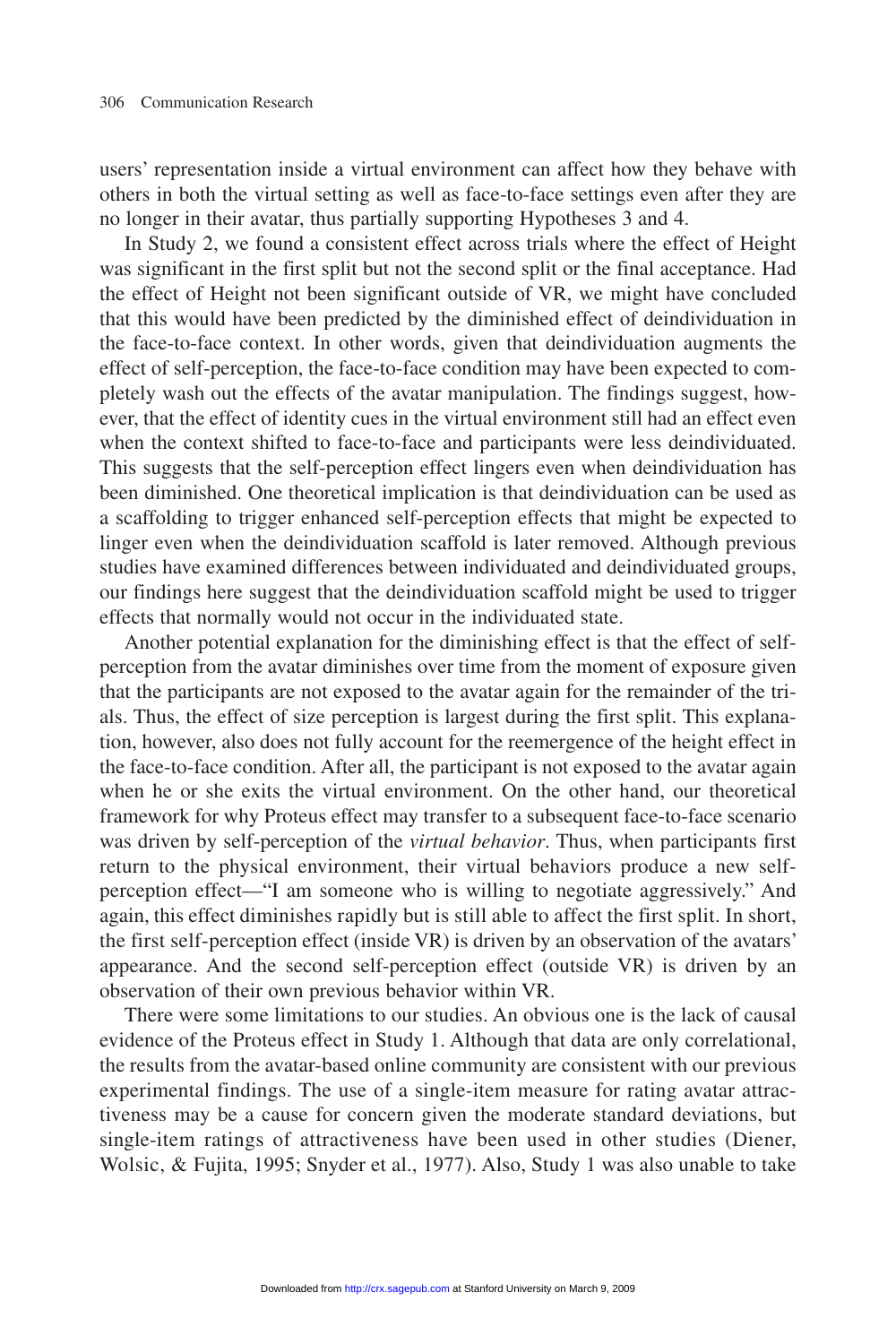into account the potential explanation that users choose avatars that reflect their own personalities—that is, tall people are competitive and more successful in the physical world and are more likely to choose tall avatars and behave consistently in the virtual world. And unlike our laboratory studies where confederates were always blind to condition, behavioral changes in an online game may occur because other players treat taller avatars differently than they treat shorter avatars, that is, behavioral confirmation (Snyder et al., 1977). Thus, with our current data, it is not possible for us to tease apart the relative contributions of the Proteus effect from behavioral confirmation.

Furthermore, the unexpected interaction effect suggests that certain combinations of height and attractiveness may produce unexpected results. In hindsight, it was probably naïve to expect combinations of physical traits to be perfectly linear and not interact in unexpected ways. In light of self-perception theory, a confluence of contradictory cues would not likely resolve in a coherent direction of influence. On the other hand, this does invite examination of whether there is a hierarchy among cues, such that certain cues are more likely to be salient during self-perception. There is also the possibility that cues mean different things in different contexts. For example, in an environment like WoW where combat is the primary activity, unattractiveness may be associated with a hardy, war-weathered fighter, and thus code for competence and power. Thus, cues in the physical world may not transfer into themed virtual worlds directly. Future research in this area should be cautious of this fluidity of cues and the risks of combining cues.

Some people might also wonder why users would choose unattractive or short avatars to begin with. In Study 1, 18% of players chose the two shortest races (i.e., Gnomes and Dwarves) and 18% of players chose the two most unattractive races (i.e., Orcs and Undead). Thus, a little more than one third of players selected the shortest and most unattractive races in WoW. Although not the goal of the current study, it would indeed be interesting to explore the motivations for avatar selection. An interesting hypothesis is that individuals who choose these avatars perceive themselves to be short or unattractive (i.e., have low self-esteem).

There were also limitations with Study 2. As we have noted, the results of the negotiation task were not consistent with each other although the pattern of both trials do offer tentative evidence for the effect. The findings also showed an unexpectedly large effect size of the trial condition (VR vs. face-to-face). Whereas the effect size of trial condition was comparable with that of the height condition in the first offer, the effect size of trial condition was significantly larger than that of the height condition in the second offer. As mentioned before, this may be due to the ordering of the task rather than an effect of the face-to-face condition. The participants, suspecting a repeat of the unfair offer from the confederate at the end of what would have been the last negotiation task, may have tried to preempt the unfair split with one of their own. Thus, the second offer in the second trial was significantly larger than those in any other trial. A final limitation was that we tested whether effect persisted only a few minutes after the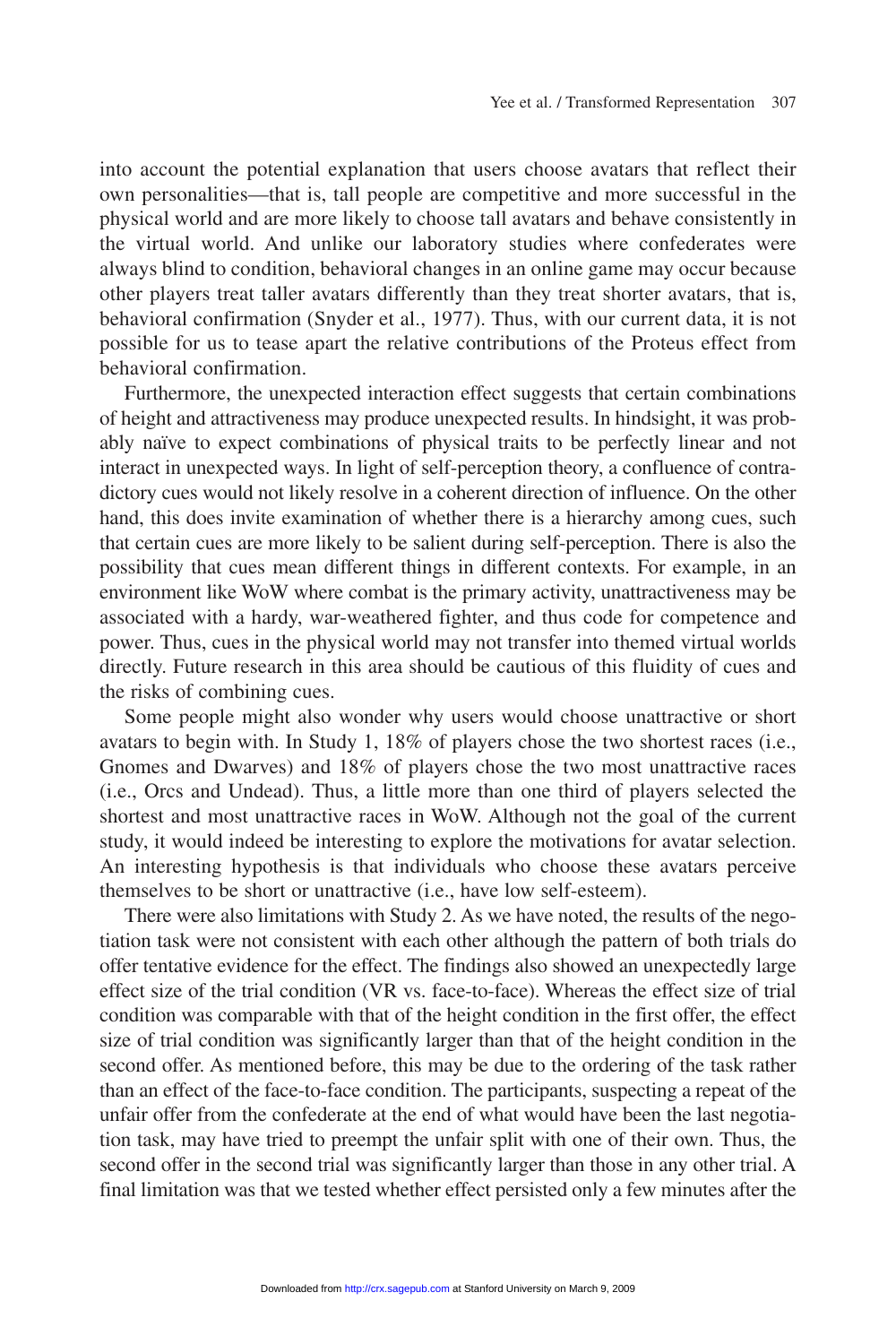virtual interaction. Thus, it is not clear whether this effect persists beyond the short term. The possible extraneous effects because of the confound of trial order and trial context suggest that future studies should use different tasks to examine the effects rather than the same task over again.

There are several implications of the current research. First of all, we had previously determined that an avatar's appearance can change how people behave in virtual environments inside the laboratory (Yee & Bailenson, 2007). In the current work, we extended the finding to actual online communities in which people socialize for large amounts of time, and also show that this effect occurs outside of highly controlled experimental settings. On the level of the virtual community (Rheingold, 1993), these results imply that the design and implementation of avatars may have an effect on shaping the emergent social norms and interaction patterns.

Second, we found some evidence that the Proteus effect carries over into subsequent interactions, even in face-to-face situations. Although the results are tentative, they suggest that a short exposure in a virtual environment can lead to an observable behavioral difference in subsequent face-to-face interactions. Future studies can clarify the duration and effect of these virtual manipulations.

The current work also points to several research opportunities. First of all, it would be interesting, as mentioned before, to examine the motivations for avatar selection. In particular, we might gain interesting insights as to the personality traits that might lead a user to pick a particular avatar. A related idea is to explore the relative contribution of choice and behavioral confirmation in avatar-based interactions. If an additive effect were found, it would suggest that our avatars shape our behaviors in and out of virtual worlds far more significantly than studies in the Proteus effect have shown. Second, these findings prompt the study of long-term participation in virtual worlds with similar avatars. For users who regularly spend 20 hours a week in a digital avatar, might their online behavioral repertoire shape and become part of their face-to-face behavioral repertoire over time? This is an important question as more and more people spend time in their digital bodies.

As more and more people don their avatars to interact in virtual environments for business, learning, and entertainment purposes, it becomes more and more important to understand how our avatars change our behavior in turn. Whereas avatars are usually perceived as something of our own choosing, it is also the case that our avatars come to influence our behaviors and interactions with others. Early rhetoric in virtual worlds and identity often employed metaphors of liberation and fluidity (Barlow, 1996; Turkle, 1995), but more recent studies have shown just how porous and entangled virtual and physical worlds are. For example, rules of personal space and eye gaze aversion in virtual worlds actually follow well-known rules of nonverbal behavior (Yee, Bailenson, Urbanek, Chang, & Merget, 2007) even though the modality of movement is entirely different (i.e., mouse and keyboard as opposed to arms and legs). And our current work shows how this process can occur in the opposite direction. The behavioral repertoire that is shaped by our digital avatars in virtual environments carries over into physical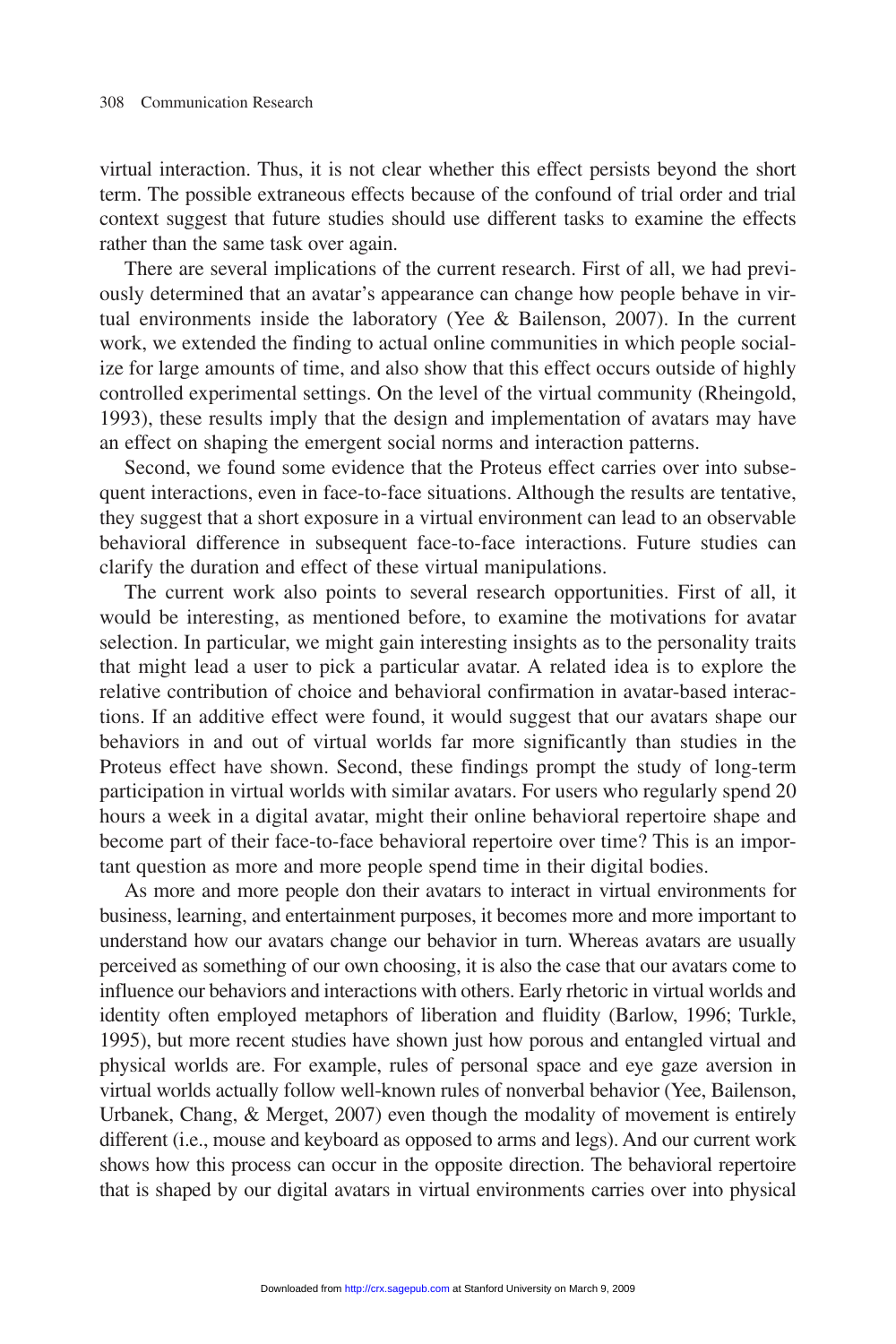settings. Together these studies suggest that neither the virtual nor the physical self can ever truly be liberated from the other. What we learn in one body is shared with other bodies we inhabit, whether virtual or physical.

# **Notes**

1. This work was funded by NSF HSD Grant 0527377. Address correspondence to Nick Yee, Department of Communication, Stanford University, Stanford, CA 94305; e-mail: nyee@stanford.edu.

2. The nVisor SX is a head-mounted display sold by Virtual Realities. For more technical information, see: http://www.vrealities.com/nvisorsx.html

3. The Precision Position Tracker is an optical tracking system sold by WorldViz. For more technical information, see: http://www.worldviz.com/products/ppt/index.html.

# **References**

- Bailenson, J., Beall, A., Loomis, J., Blascovich, J., & Turk, M. (2004). Transformed social interaction: Decoupling representation from behavior and form in collaborative virtual environments. *Presence, 13*, 428-441.
- Bailenson, J., & Blascovich, J. (2004). Avatars. In W. S. Bainbridge (Ed.), *Encyclopedia of humancomputer interaction* (pp. 62-64). Great Barrington, MA: Berkshire.
- Bailenson, J., Garland, P., Iyengar, S., & Yee, N. (2006). Transformed facial similarity as a political cue: A preliminary investigation. *Political Psychology, 27*, 373-386.
- Bailenson, J., Iyengar, S., Yee, N., & Collins, N. (2006). *Facial similarity as a voting heuristic: Some experimental evidence.* Unpublished manuscript.
- Bailenson, J., Shum, M. S., Atran, S., Medin, D. L., & Coley, J. C. (2002). A bird's eye view: Triangulating biological categorization and reasoning within and across cultures. *Cognition, 84*, 1-53.
- Bailenson, J., Swinth, K., Hoyt, C., Persky, S., Dimov, A., & Blascovich, J. (2005). The independent and interactive effects of embodied agent appearance and behavior on self-report, cognitive, and behavioral markers of copresence in immersive virtual environments. *PRESENCE: Teleoperators and Virtual Environments, 14*, 379-393.
- Bailenson, J., & Yee, N. (2005). Digital chameleons: Automatic assimilation of nonverbal gestures in immersive virtual environments. *Psychological Science, 16*, 814-819.
- Bandura, A. (1977). *Social learning theory*. Englewood Cliffs, NJ: Prentice Hall.
- Barlow, J. (1996). *A declaration of the independence of cyberspace*. Retrieved February 13, 2007, from http://www.eff.org/~barlow/Declaration-Final.html
- Bem, D. (1972). Self perception theory. In L. Berkowitz (Ed.), *Advances in experimental social psychology* (Vol. 6, pp. 2-57). New York: Academic Press.
- Berscheid, E., & Walster, E. (1979). *Interpersonal attraction*. Menlo Park, CA: Addison-Wesley.
- Blascovich, J., Loomis, J., Beall, A., Swinth, K., Hoyt, C., & Bailenson, J. (2002). Immersive virtual environment technology as a methodological tool for social psychology. *Psychological Inquiry, 13*(2), 103-124.
- Bolton, G. (1991). A comparative model of bargaining: Theory and evidence. *American Economic Review, 81*, 1096-1136.
- Brock, T. (1965). Communicator-recipient similarity and decision change. *Journal of Personality and Social Psychology, 1*, 650-654.
- Bruckman, A. (1993). *Gender swapping on the internet.* Paper presented at The Internet Society 1993, Reston, VA.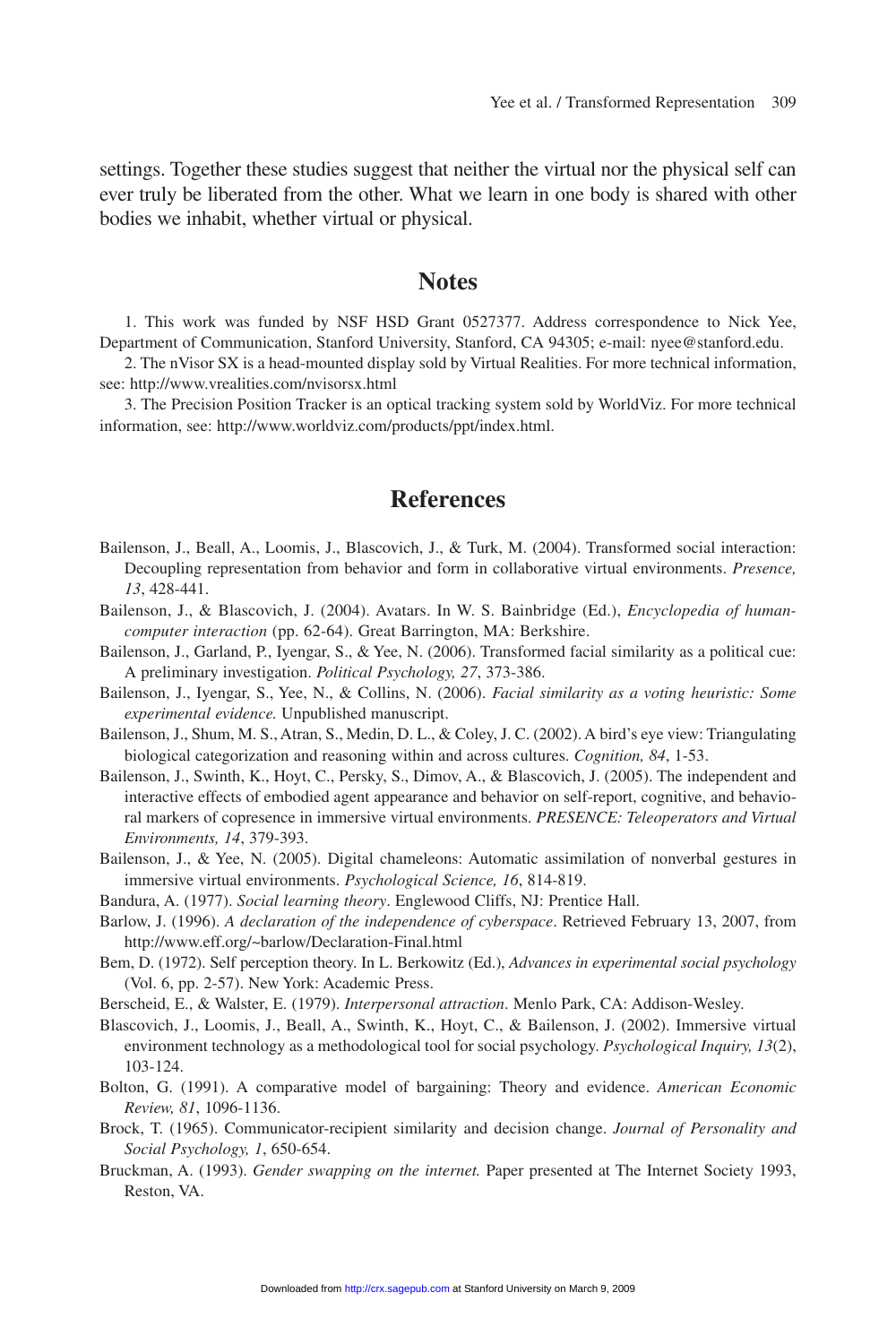Burger, J., Messian, N., Patel, S., del Prado, A., & Anderson, C. (2004). What a coincidence! The effects of incidental similarity on compliance. *Personality and Social Psychology Bulletin, 30*, 35-43.

Byrne, D. (1971). *The attraction paradigm*. New York: Academic Press.

- Cappella, J., & Panalp, A. (1981). Talk and silence sequences in informal conversations. Interspeaker influence. *Human Communication Research, 7*, 117-132.
- Chartrand, T. L., & Bargh, J. A. (1999). The chameleon effect: The perception-behavior link and social interaction. *Journal of Personality and Social Psychology, 76*, 893-910.
- Clore, G., & Jeffery, K. (1972). Emotional role playing, attitude change, and attraction toward a disabled person. *Journal of Personality and Social Psychology, 23*, 105-111.
- Cohen, J. (1988). *Statistical power analysis for the behavioral sciences*. Hillsdale, NJ: Erlbaum.
- Diener, E., Wolsic, B., & Fujita, F. (1995). Physical attractiveness and subjective well-being. *Journal of Personality and Social Psychology, 69*, 120-129.
- Dion, K., Berscheid, E., & Walster, E. (1972). What is beautiful is good. *Journal of Personality and Social Psychology, 24*, 285-290.
- Festinger, L. (1957). *A theory of cognitive dissonance*. Evanston, IL: Peterson Row.
- Festinger, L., & Carlsmith, J. (1959). Cognitive consequences of forced compliance. *Journal of Abnormal and Social Psychology, 58*, 203-210.
- Frank, M., & Gilovich, T. (1988). The dark side of self and social perception: Black uniforms and aggression in professional sports. *Journal of Personality and Social Psychology, 54*, 74-85.
- Geis, F. L. (1993). Self-fulfilling prophecies: A social psychological view of gender. In A. E. Beall & R. J. Sternberg (Eds.), *The psychology of gender* (pp. 9-54). New York: Guilford Press.
- Gergen, K., Gergen, M., & Barton, W. H. (1973). Deviance in the dark. *Psychology Today, 11*, 129-130.
- Giles, H., & Claire, R. (1979). *Language and social psychology*. Oxford, UK: Blackwell.
- Guth, W., Schmittberger, R., & Schwarze, B. (1982). An experimental analysis of ultimatum bargaining. *Journal of Economic Behavior & Organization, 3*, 367-388.
- Iyengar, S. (2002, June 25-26). *Experimental designs for political communication: From shopping malls to the Internet*. Paper presented at the Workshop in Mass Media Economics, Department of Political Science, London School of Economics, London. Retrieved December 13, 2008, from http://pcl.stanford .edu/common/docs/research/iyengar/2002/expdes2002.pdf
- Jackson, L., Hunter, J., & Hodge, C. (1995). Physical attractiveness and intellectual competence: A meta-analytic review. *Social Psychology Quarterly, 58*, 108-122.
- Janis, I., & King, B. (1954). The influence of role playing on opinion change. *Journal of Abnormal and Social Psychology, 49*, 211-218.
- Janis, I., & Mann, L. (1965). Effectiveness of emotional role-playing in modifying smoking habits and attitudes. *Journal of Experimental Research in Personality, 1*, 84-90.
- Johnson, R., & Downing, L. (1979). Deindividuation and valence of cues: Effects on prosocial and antisocial behavior. *Journal of Personality and Social Psychology, 37*, 1532-1538.
- Judge, T., & Cable, D. (2004). The effect of physical height on workplace success and income: Preliminary test of a theoretical model. *Journal of Applied Psychology, 89*, 428-441.
- Kalick, S. (1988). Physical attractiveness as a status cue. *Journal of Experimental Social Psychology, 24*, 469-489.
- Kiesler, S., Siegel, J., & McGuire, T. W. (1984). Social psychological aspects of computer-mediated communication. *American Psychologist, 39*, 1123-1134.
- Kopel, S., & Arkowitz, H. (1974). Role playing as a source of self-observation and behavior change. *Journal of Personality and Social Psychology, 29*, 677-686.
- LaFrance, M. (1982). Posture mirroring and rapport. In M. Davis (Ed.), *Interaction rhythms: Periodicity in communicative behavior* (pp. 279-298). New York: Human Sciences Press.
- Lee, E. (2006). When and how does depersonalization increase conformity to group norms in computermediated communication? *Communication Research, 33*, 423-447.
- Levy, S., & Atkins, A. (1969). Role playing, emotional arousal, and latitudes of acceptance: Attitudes toward interfaith marriage. *Proceedings of the Annual Convention of the American Psychological Association, 4*, 377-378.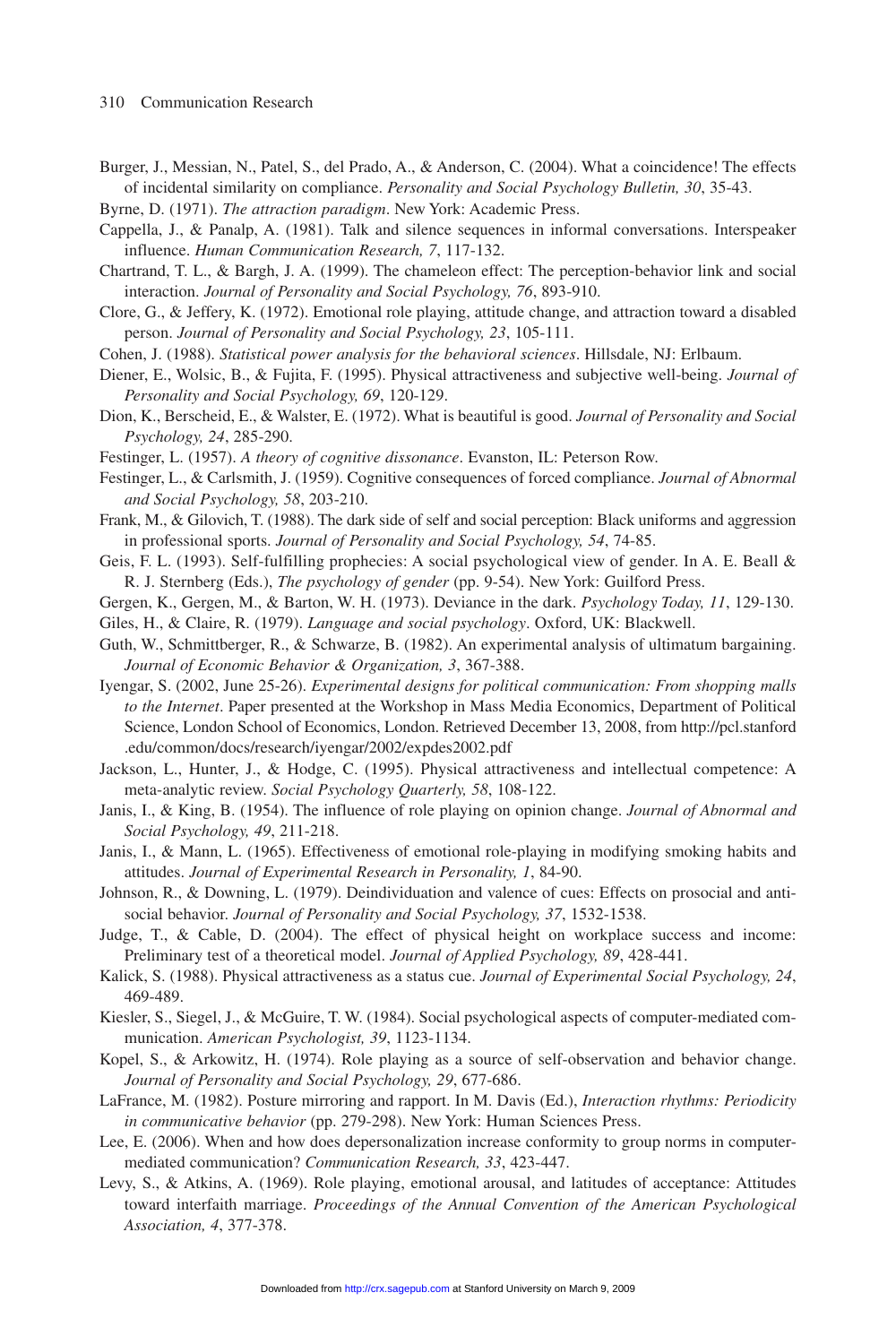- MacDonald, M., Lindquist, C., Kramer, J., & McGrath, R. (1975). Social skills training: Behavioral rehearsal in groups and dating skills. *Journal of Counseling Psychology, 22*, 224-230.
- Mann, L., & Irving, I. (1968). A follow-up study on the long-term effects of emotional role-playing. *Journal of Personality and Social Psychology, 8*, 339-342.
- McFall, R., & Marston, A. (1970). An experimental investigation of behavior rehearsal in assertive training. *Journal of Abnormal Psychology, 76*, 295-303.
- McKenna, K., & Bargh, J. (2000). Plan 9 from cyberspace: The implications of the Internet for personality and social psychology. *Personality and Social Psychology Review, 4*, 57-75.
- Merola, N., Penas, J., & Hancock, J. (2006). *Avatar color and social identity effects: On attitudes and group dynamics in virtual realities.* Paper presented at the International Communication Association (ICA) 2006, Dresden, Germany.
- National Center for Health Statistics. (2004). *Mean body weight, height, and body mass index, United States 1960–2002.* Advance Data No. 347.
- Postmes, T., Spears, R., & Lea, M. (1998). Breaching or building social boundaries? *Communication Research, 25*, 689-699.
- Postmes, T., Spears, R., & Lea, M. (2000). The formation of group norms in computer-mediated communication. *Human Communication Research, 26*, 341-371.
- Rheingold, H. (1993). *The virtual community*. Reading, MA: Addison-Wesley.
- Shanteau, J., & Nagy, G. (1979). Probability of acceptance in dating choice. *Journal of Personality and Social Psychology, 37*, 522-533.
- Snyder, M., & Swann, W. B. (1978). Behavioral confirmation in social interaction: From social perception to social reality. *Journal of Experimental Social Psychology, 14*, 148-162.
- Snyder, M., Tanke, E. D., & Berscheid, E. (1977). Social perception and interpersonal behavior: On the self-fulfilling nature of social stereotypes. *Journal of Personality and Social Psychology, 35*, 656-666.
- Stogdill, R. M. (1948). Personal factors associated with leadership: A survey of the literature. *Journal of Psychology, 25*, 35-71.
- Suler, J. (1996). *The psychology of avatars and graphical space in multimedia chat communities*. Retrieved February 7, 2008, from http://www-usr.rider.edu/~suler/psycyber/psyav.html
- Taylor, P., Russ-Eft, D., & Chan, D. (2005). A meta-analytic review of behavior modeling training. *Journal of Applied Psychology, 90*, 692-709.
- Towson, S. M. J., Zanna, M. P., & MacDonald, G. (1989). Self-fulfilling prophecies: Sex role stereotypes as expectations for behavior. In R. K. Unger (Ed.), *Representations: Social constructions of gender* (pp. 97-107). Amityville, NY: Baywood.
- Turkle, S. (1995). *Life on the screen: Identity in the age of the internet*: New York: Simon & Schuster.
- Valins, S. (1966). Cognitive effects of false heart-rate feedback. *Journal of Personality and Social Psychology, 4*, 400-408.
- van Baaren, R. B., Holland, R. W., Steenaert, B., & van Knippenberg, A. (2003). Mimicry for money: Behavioral consequences of imitation. *Journal of Experimental Social Psychology, 39*, 393-398.
- Walther, J. (1996). Computer-mediated communication: Impersonal, interpersonal, and hyperpersonal interaction. *Communication Research, 23*, 3-43.
- White, W., & Berger, F. (1976). Behavioral rehearsal and social competence: A pilot study. *Journal of Counseling Psychology, 23*, 567-570.
- Word, C. O., Zanna, M. P., & Cooper, J. (1974). The nonverbal mediation of self-fulfilling prophecies in interracial interaction. *Journal of Experimental Social Psychology, 10*, 109-120.
- Yee, N. (2006). The demographics, motivations, and derived experiences of users of massively multi-user online graphical environments. *PRESENCE: Teleoperators and Virtual Environments, 15*, 309-329.
- Yee, N., & Bailenson, J. (2006, August 24). *Walk a mile in digital shoes: The impact of embodied perspective-taking on the reduction of negative stereotyping in immersive virtual environments.* Paper presented at the PRESENCE 2006: The 9th Annual International Workshop on Presence, Cleveland, OH.